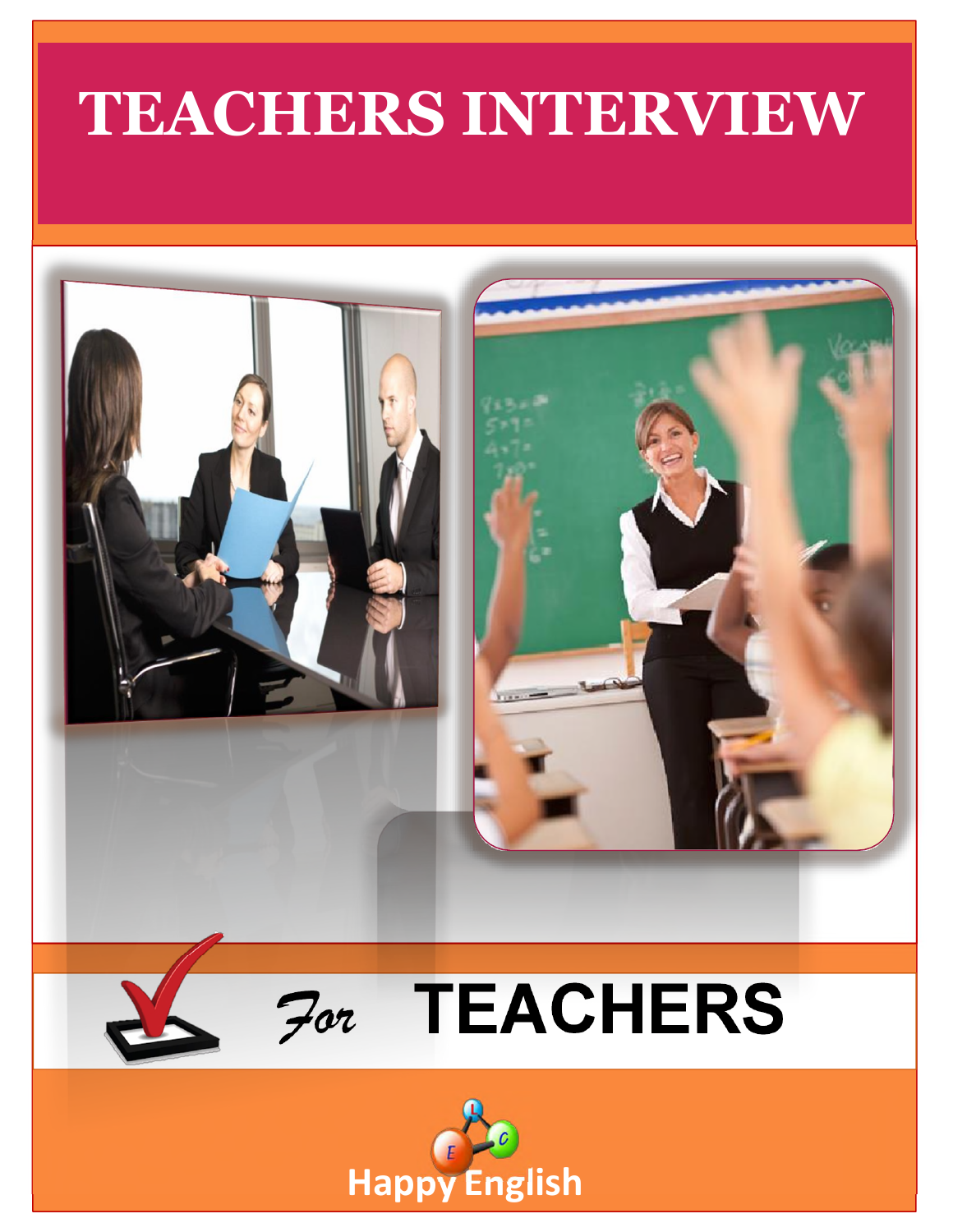

2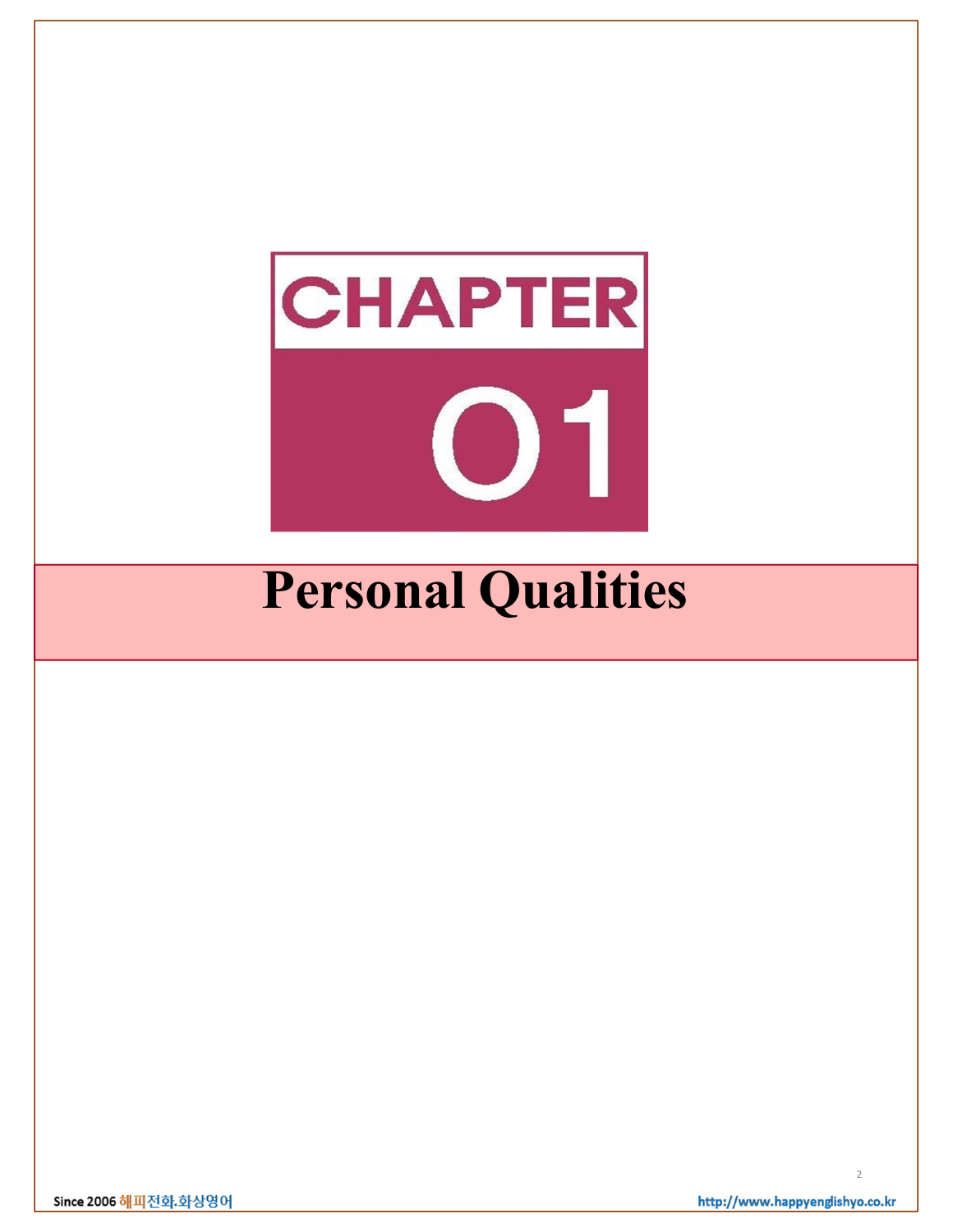

Tell me about yourself.

# Sample response

Good morning, my name is Sean Porter. I would describe myself as adventurous and outgoing. Last year I traveled throughout Southeast Asia, traveling to four countries. I love learning about new cultures and meeting new people. This is one of the reasons why I want to teach at Montgomery High School. It has amazing diversity. I would take this same enthusiasm and applyit to learning more about my students and their backgrounds.

### V ocabulary enrichment

Diversity *noun* \də-ˈvər-sə-tē, dī-\

- the state of having people who are of different races or who have different cultures in a group or organization

Enthusiasm *noun* \in-ˈthü-zē-ˌa-zəm\

strong excitement about something : a strong feeling of active interestin something that you like or enjoy.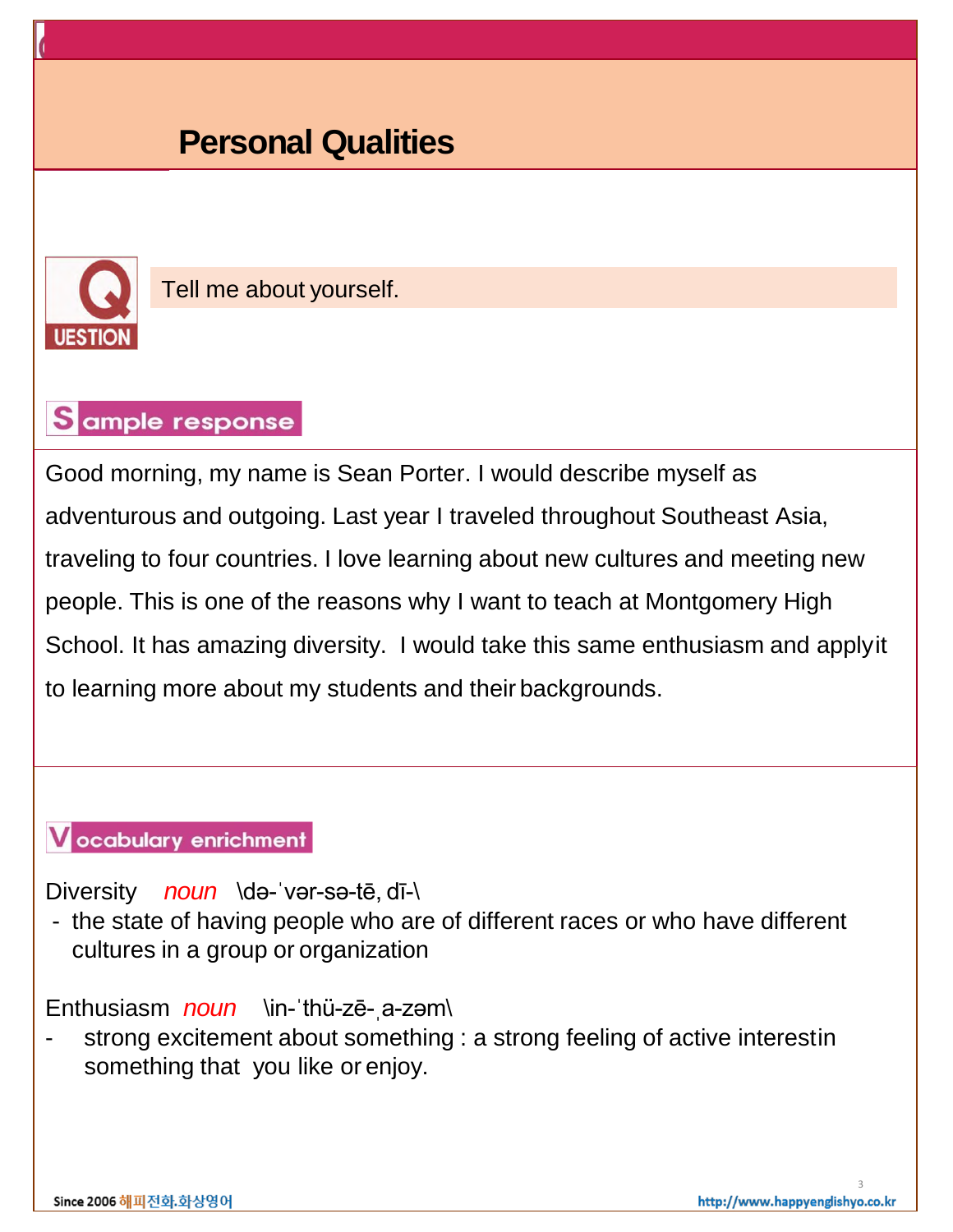

What are your hobbies outside work?

# Sample response

My hobbies are watching movies and listening to songs. I'm into Jazz music and I like seeing films that are innovative and have strong story line. Recently, I have started reading books. One of the books which inspired me a lot is " Have a little Faith" by Mitch Albom. I also surf the internet to keep updated on the latest advancements and trends in the field of education andTraining.

#### **V** ocabulary enrichment

Advancement *noun* \əd-'van(t)-smənt\ - the act or result of making something better, more successful,etc.

Innovative *adjective* \'i-nə- vā-tiv\ - introducing or using new ideas or methods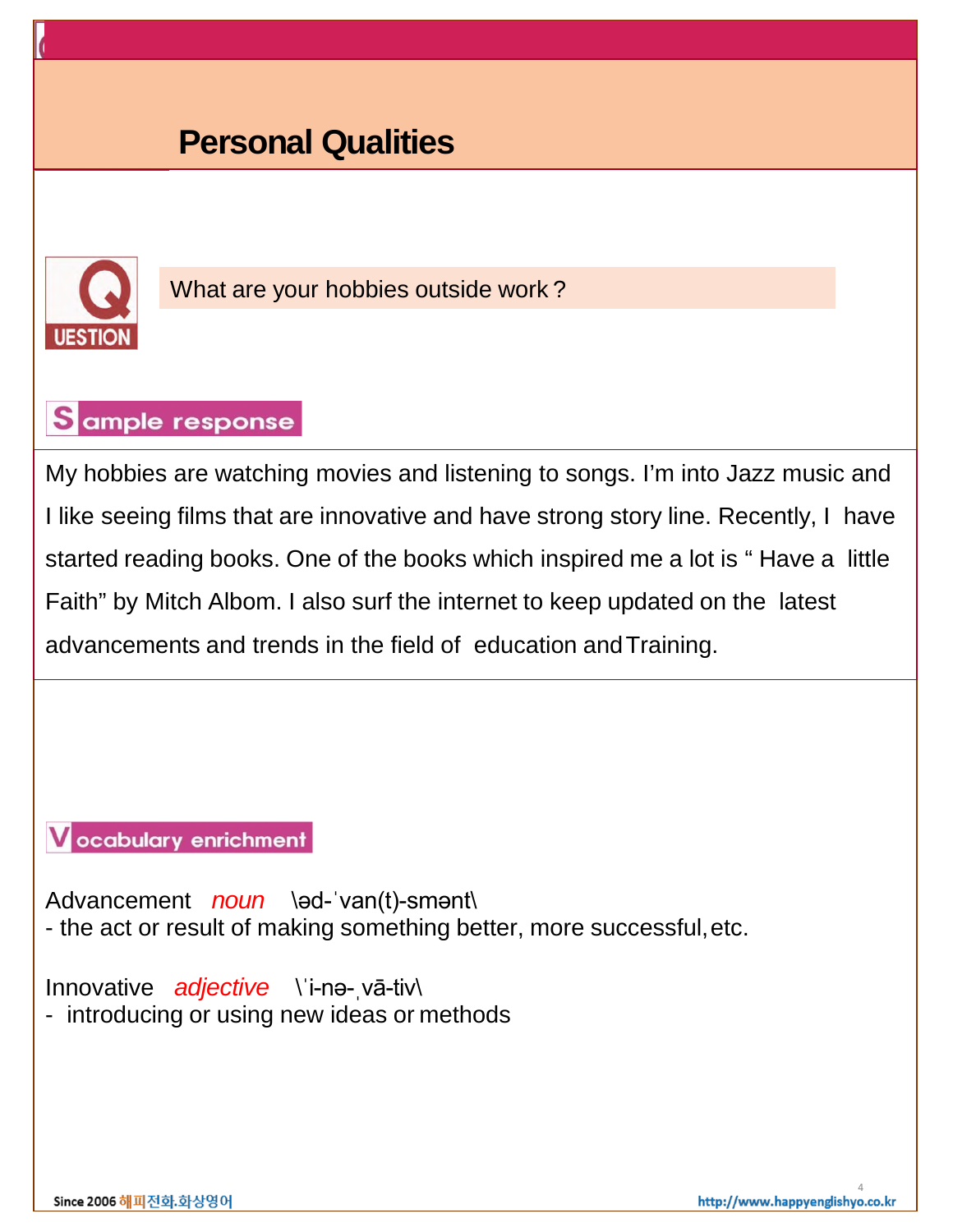

How would you describe your work ethics?

# Sample response

I am an honest and sincere individual. I do not like to 'Boss around' to make my presence felt. I believe that I have a good problem-solving skill that enables me to tackle problems at the core level. For instance, due to my constant 'informal get-togethers' with the team members, I was able to realize their work pressure and thus, modify the approach in completing a task. As a result ofwhich, the team worked enthusiastically and we excelled in overall expectations of our supervisors.

#### **V** ocabulary enrichment

Approach *noun* \ə-ˈprōch\

- a way of dealing with something : a way of doing or thinking about something.

Enthusiastic *adjective* \in-ˌthü-zē-ˈas-tik, en-, also -ˌthyü-\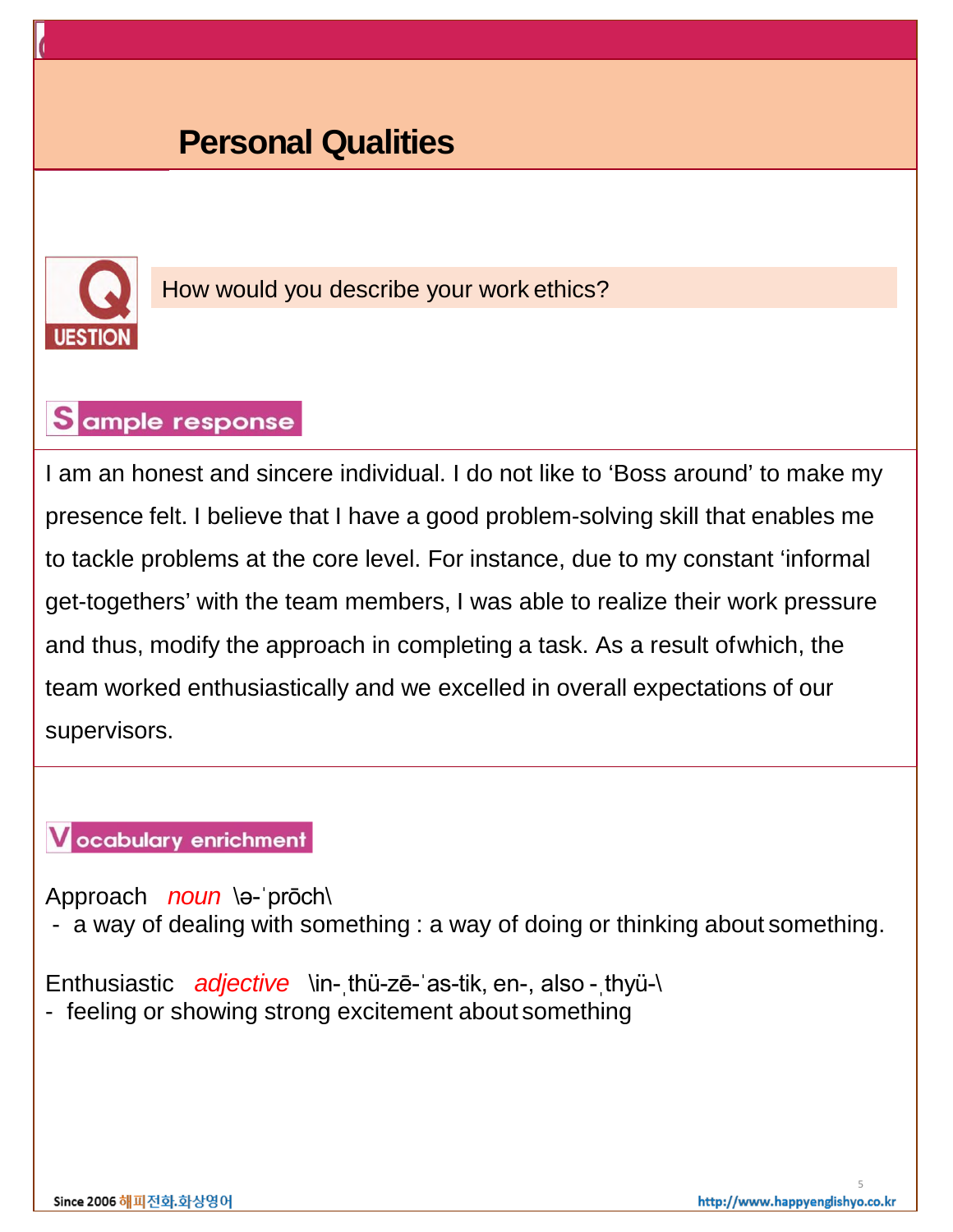

What other language/(s) are you interested in?

# Sample response

I would be very interested to learn Spanish. Knowing a foreign language helps you understand your own language and culture better through comparison. It also gives you access to a greater range of information about your subject and enables you to communicate with students and professionals from other countries. It's also rewarding to overcome the challenges of learning a new language.

#### **V** ocabulary enrichment

Comparison *noun* \kəm-ˈper-ə-sən, -ˈpa-rə-\ - the act of looking at things to see how they are similar ordifferent.

#### Overcome *verb* \ˌō-vər-ˈkəm\

- to successfully deal with or gain control of (something difficult).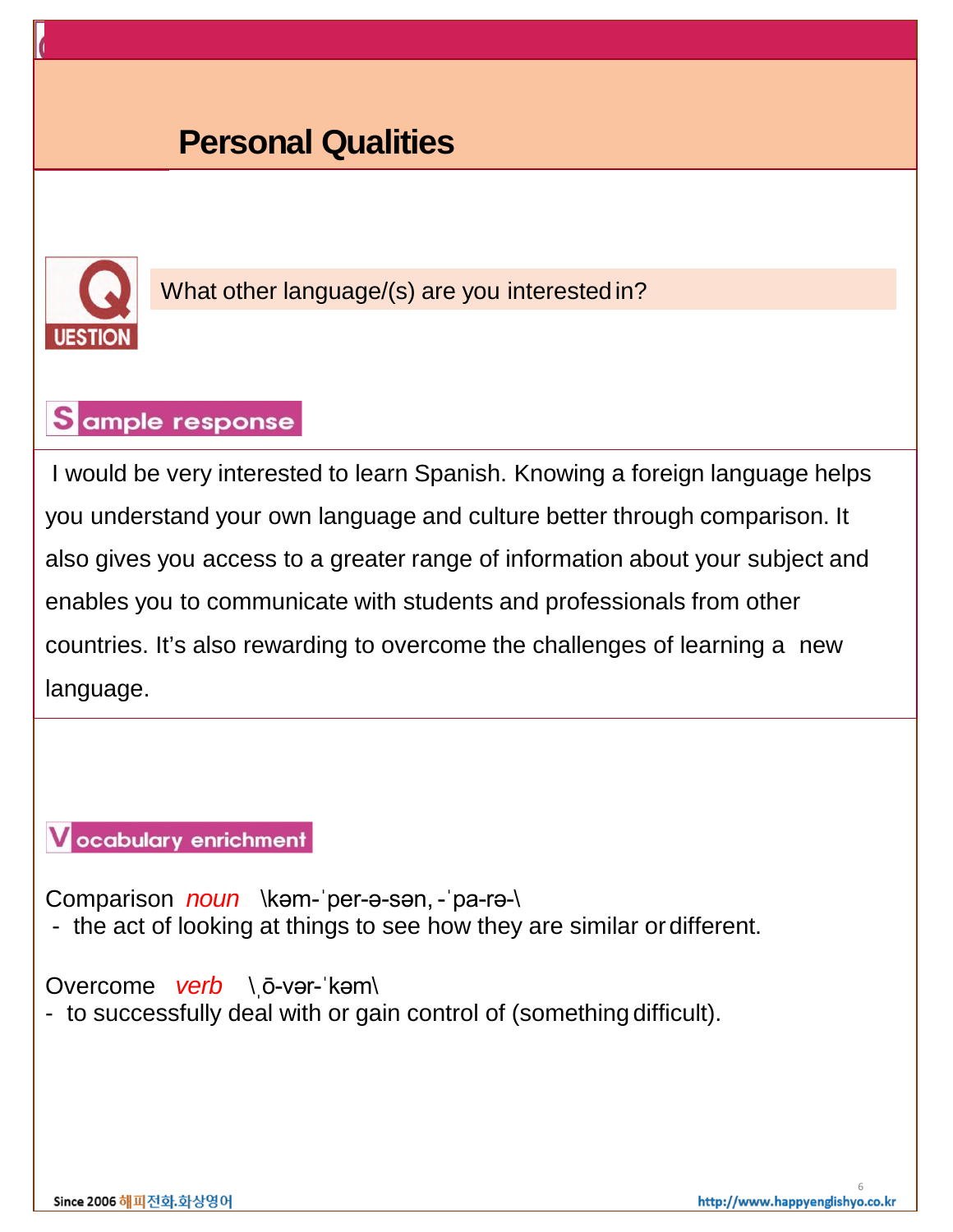

What was your favorite subject in High School and why?

# Sample response

My Algebra class was what inspired me to take advanced Mathematics. My teacher was interesting, friendly, informative and exciting, showing me a world in applied mathematics that I hadn't before considered. My interest in numbers has brought me here as a Math teacher.

**V** ocabulary enrichment

Advanced *adjective* \ed-'vanst\ - being beyond the elementary or introductorylevel

Informative *adjective* \in-ˈfȯr-mə-tiv\ - providing information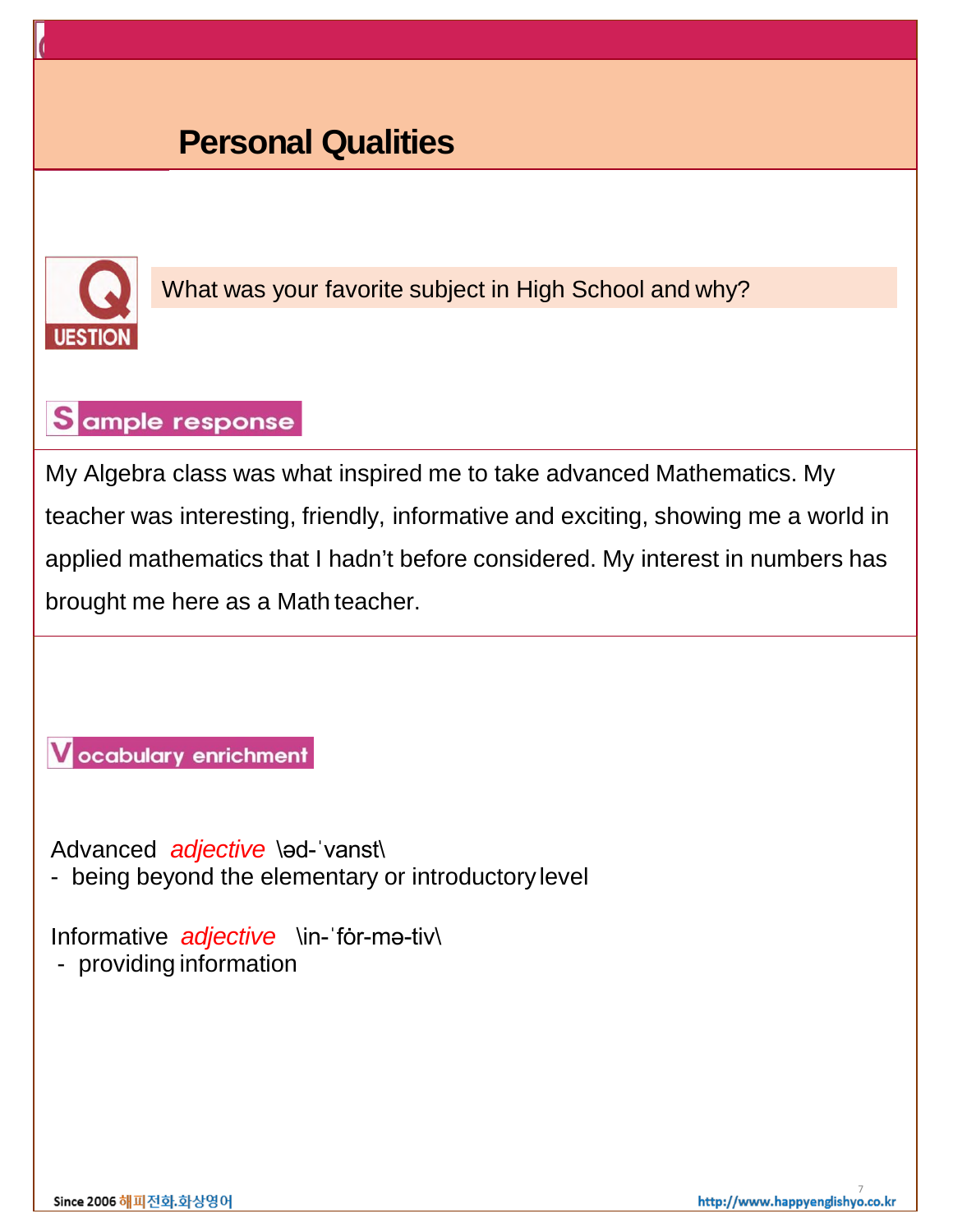

What are three important factors in choosing a job?

# Sample response

There are several significant factors that I consider in choosing a job. Firstly, The role must have exactly the type of challenges and responsibilities I'm looking for . It also has to be ideally suited to my skills and experience. Most importantly is to find a job that I'd enjoy doing. I believe that If you're happy in what you're doing, you'll like yourself, you'll have inner peace, and this will show in the quality of your work.

#### **V** ocabulary enrichment

significant *adjective* \sig-ˈni-fi-kənt\

very important.

Consideration *noun* \kən-ˌsi-də-ˈrā-shən\

careful thought : the act of thinking carefully about something you will make a decision about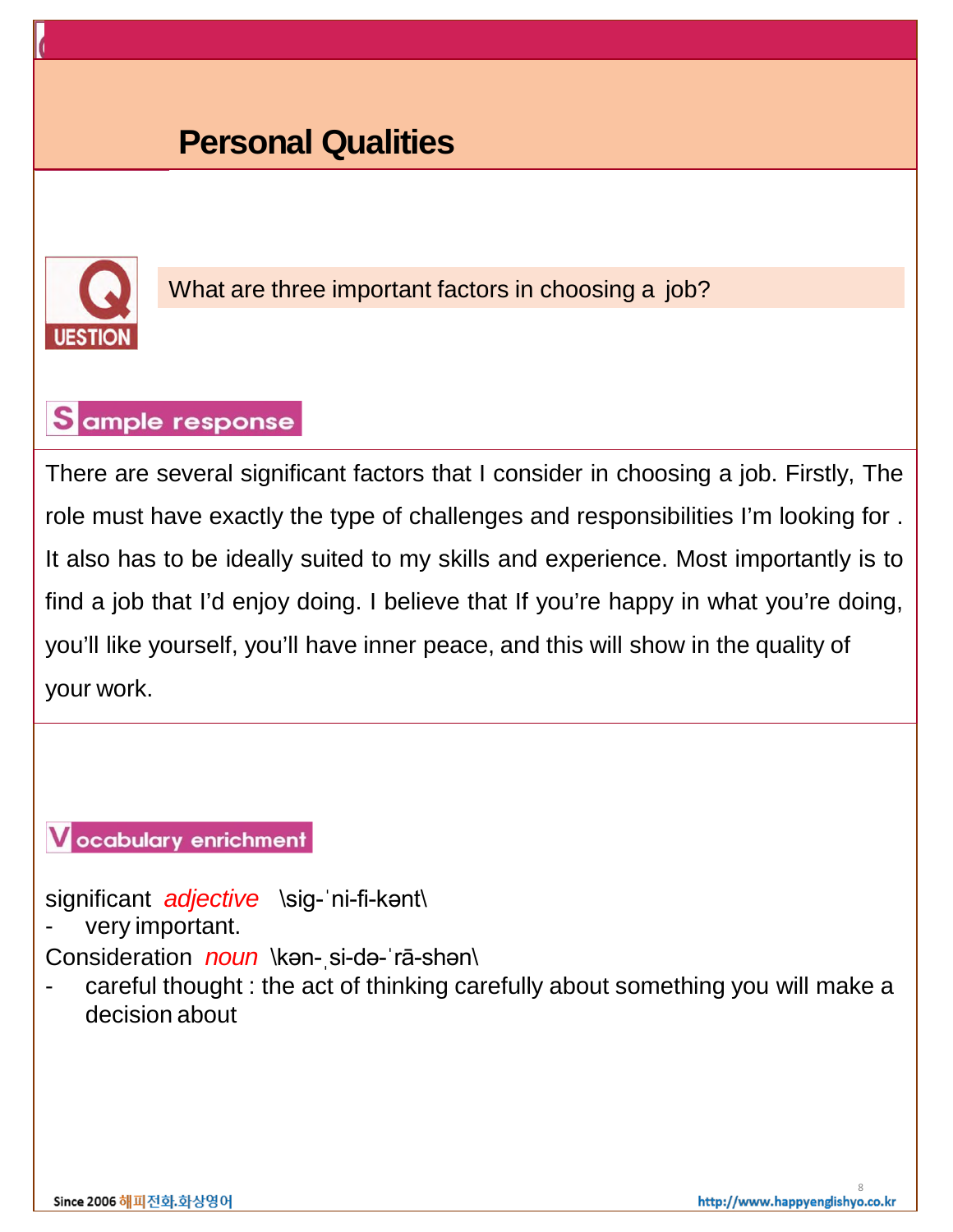

What are the things that you would like to accomplish as a teacher?

# Sample response

I hope to leave a positive lasting impression on my students and create life long compassionate learners motivated to improve themselves and the society. As a teacher, I'd like to promote a love of learning, guide my students to think critically, and foster creativity and innovation.

#### Vocabulary enrichment

Motivate *verb* \ˈmō-tə-ˌvāt\ -to give or be a reason for doing something. Compassionate *adjective* \kəm-ˈpa-sh(ə-)nət\ -feeling or showing concern for someone. Critically *adverb* \'kri-ti-k(a-)lē\ using or involving careful judgment about the good and bad parts of something.

Foster verb \ˈfȯs-tər, ˈfäs-\

to promote the growth or development.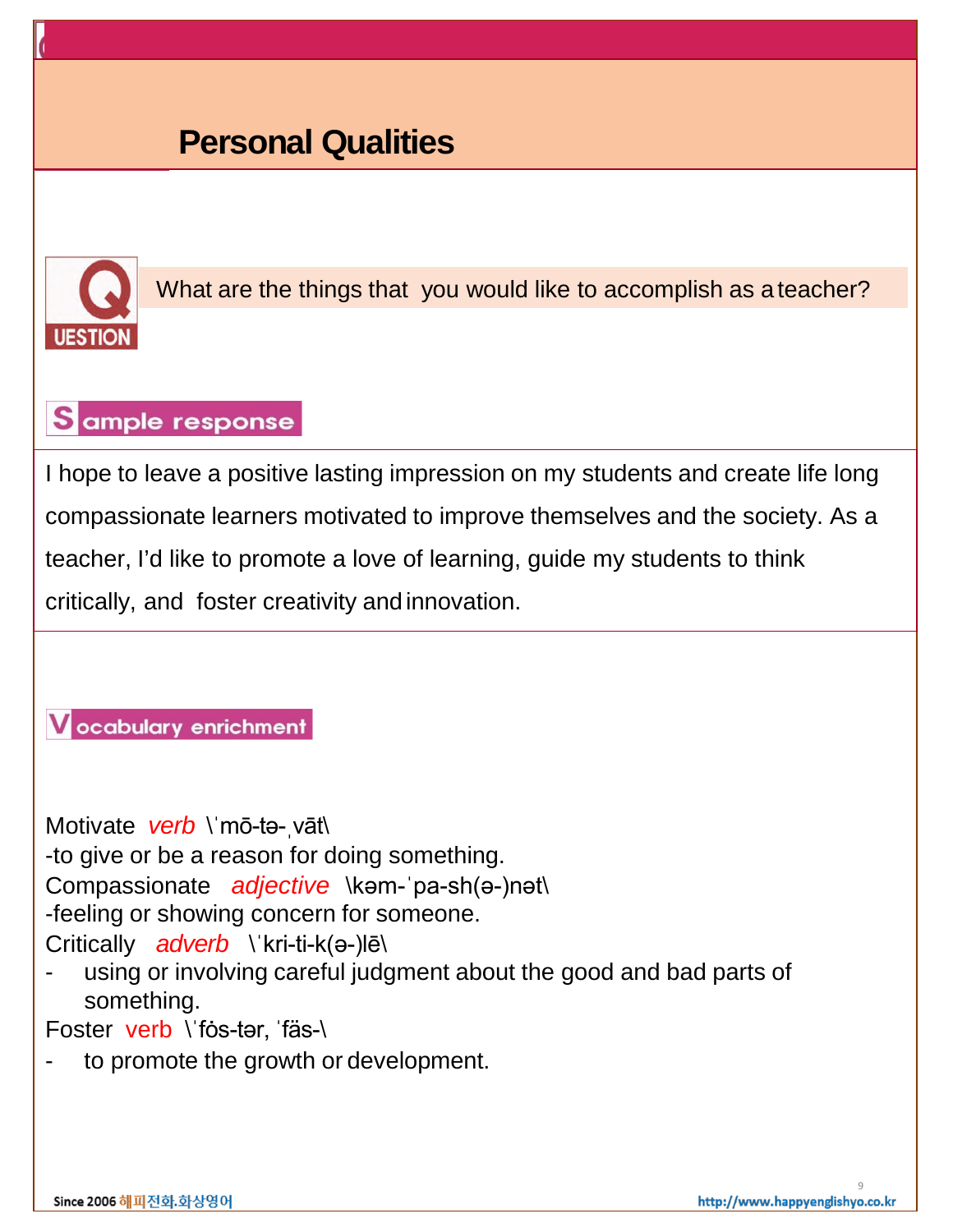

If you become rich, what would be the first thing you'ddo?

# Sample response

Travelling to different cities in the world would be the first thing I'd do. To explore, learn, meet new people from different cultures and teach for free, whatever area I'm needed for. I would use my money to try and find out more about myself and how I can contribute positively to the society.

#### **V** ocabulary enrichment

Explore *verb* \ik-ˈsplȯr\

- to look at (something) in a careful way to learn more about it : to study or analyze (something).

Contribute *verb* \kən-ˈtri-byət,\

to give (something, such as money, goods, or time) to help a person, group, cause, or organization.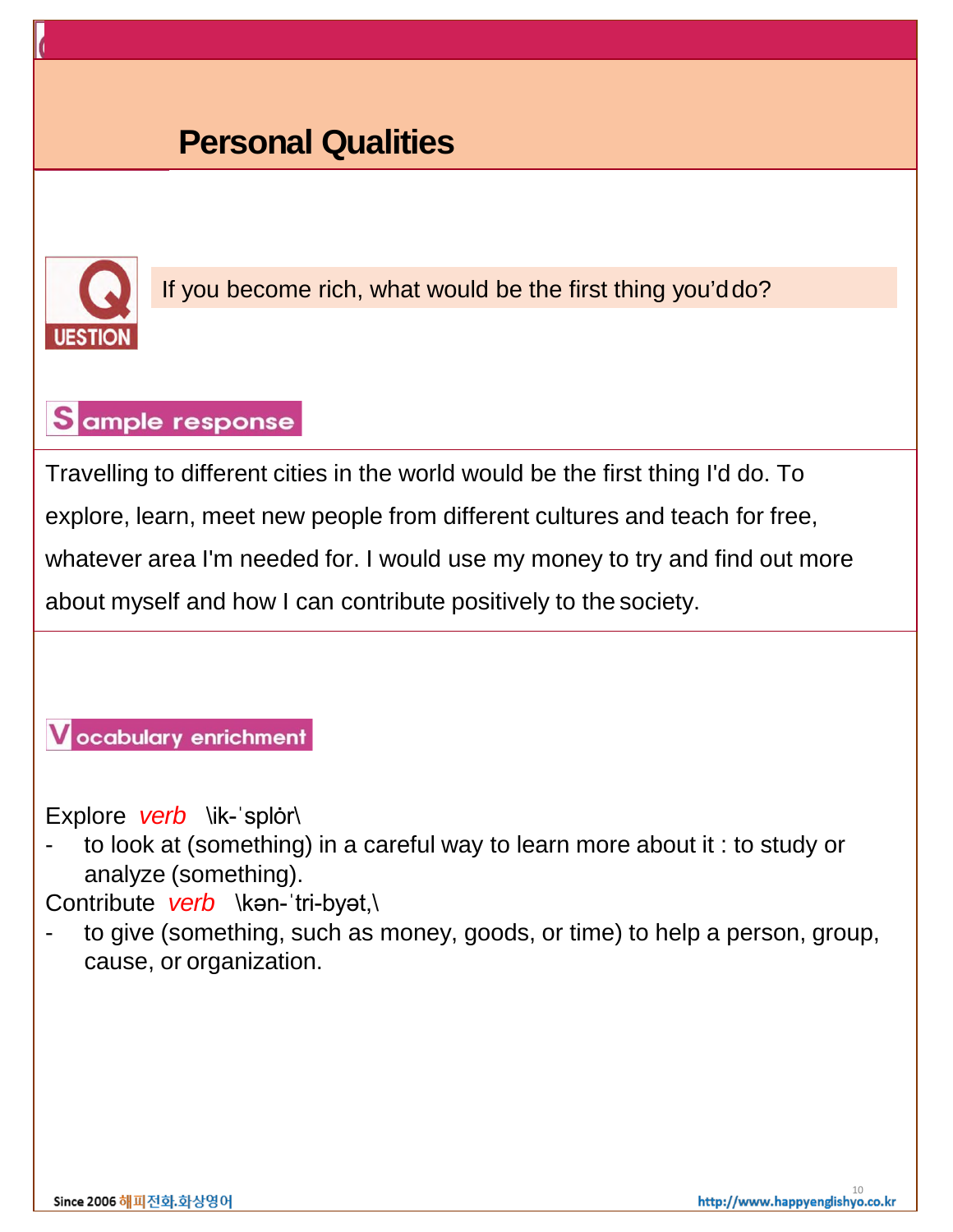

What motivates you to do your best?

### Sample response

What motivates me to be the best teacher is not just one thing. Among the many reasons is the desire to be a good example for the students. They need positive role models to show them what they can do. I have always had the intense desire to teach others and I enjoy seeing the light in the eyes of those who discover a new fact or learnnew idea. I enjoy learning all kinds of things and I like to share that knowledge.

**V** ocabulary enrichment

Desire *verb* \di-ˈzī(-ə)r, dē-\ -to want or wish for (something). Intense *adjective* \in-ˈten(t)s\

done with or showing great energy, enthusiasm, or effort of a person.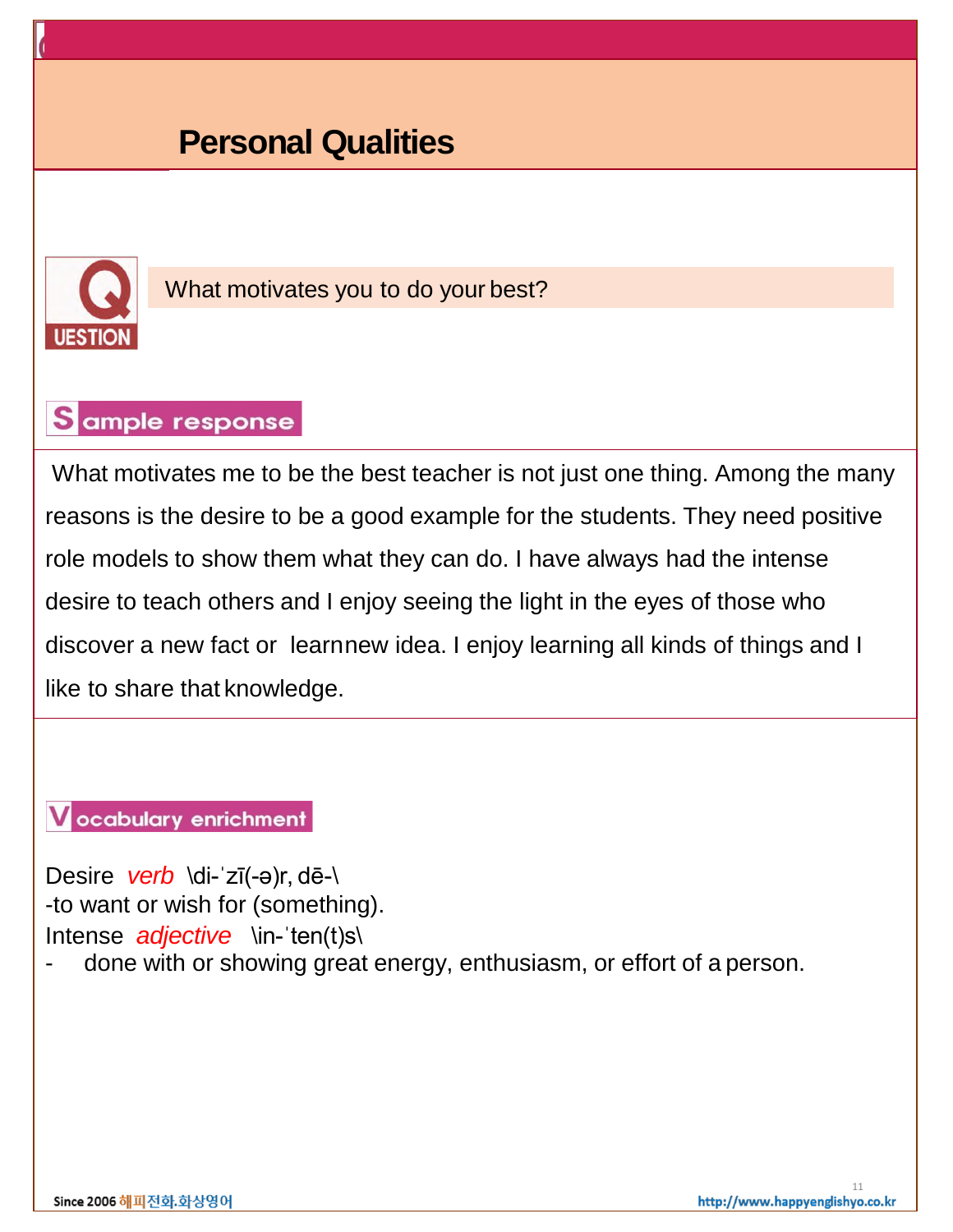

What do you consider is the saddest part of your life?

# Sample response

The saddest experience would be when my dad passed away just before I graduated from college and got my first job. He was a dedicated educator during his time, and he was so proud of me following in his footsteps .

V ocabulary enrichment

dedicated *adjective* -devoted to a cause, ideal, or purpose. footstep *noun* \- step\ - a way of life, conduct, or action.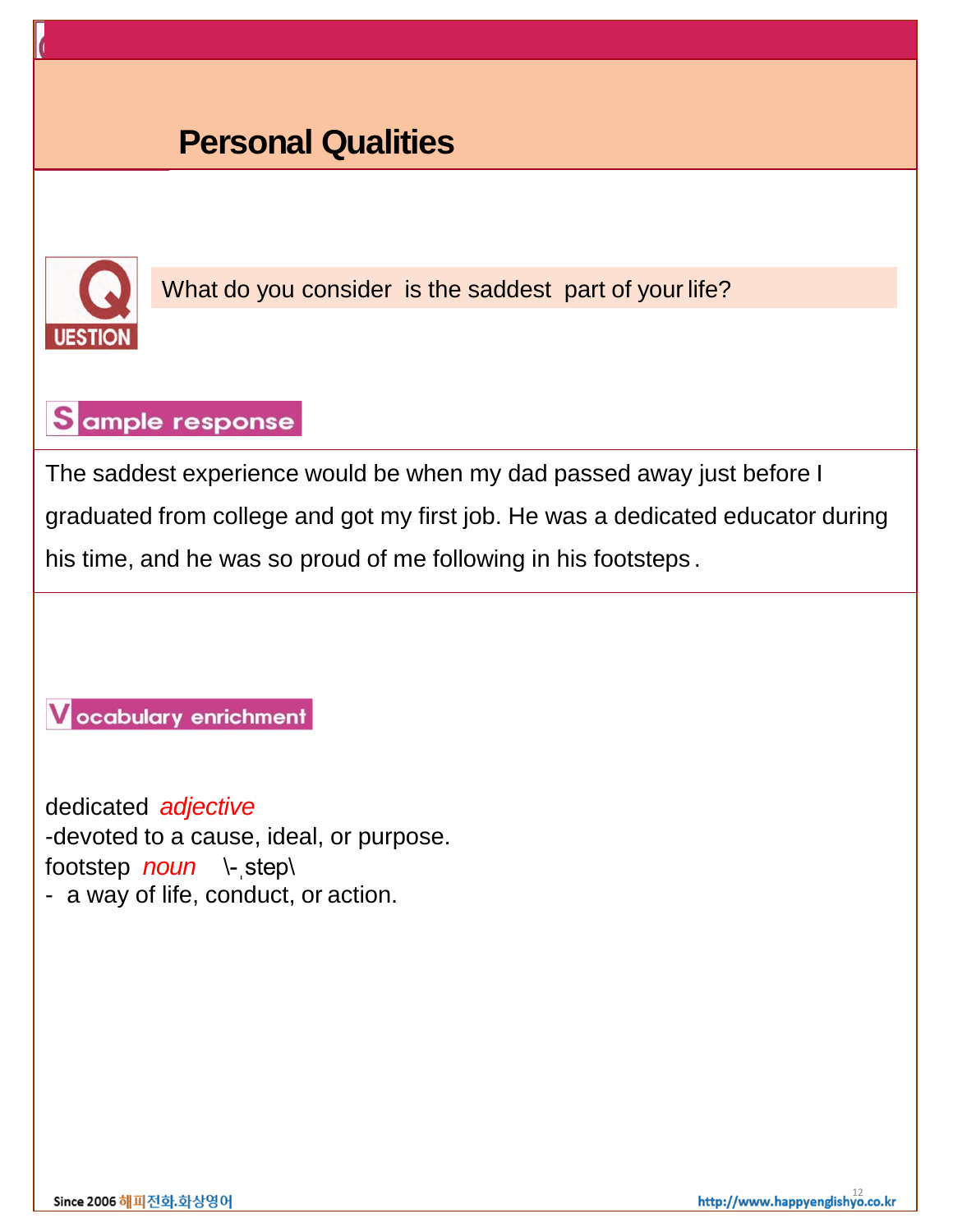

What's the best memory of your campus life?

### Sample response

In the first year of University, when I just began learning creative writing , I won the third prize in a Short story writing competition. That was the happiest memory of education for me. The prize was not important, but the most valuable thing was to justify the confidence of my teacher who mentoredme.

**V** ocabulary enrichment

creative writing  $\kappa$ -tiv, \

-writing that expresses ideas and thoughts in an imaginative way. The writer gets to express feelings and emotions instead of just presenting thefacts.

Confidence *noun* \'kän-fə-dən(t)s, - den(t)s\

- a feeling or belief that you can do something well or succeed atsomething.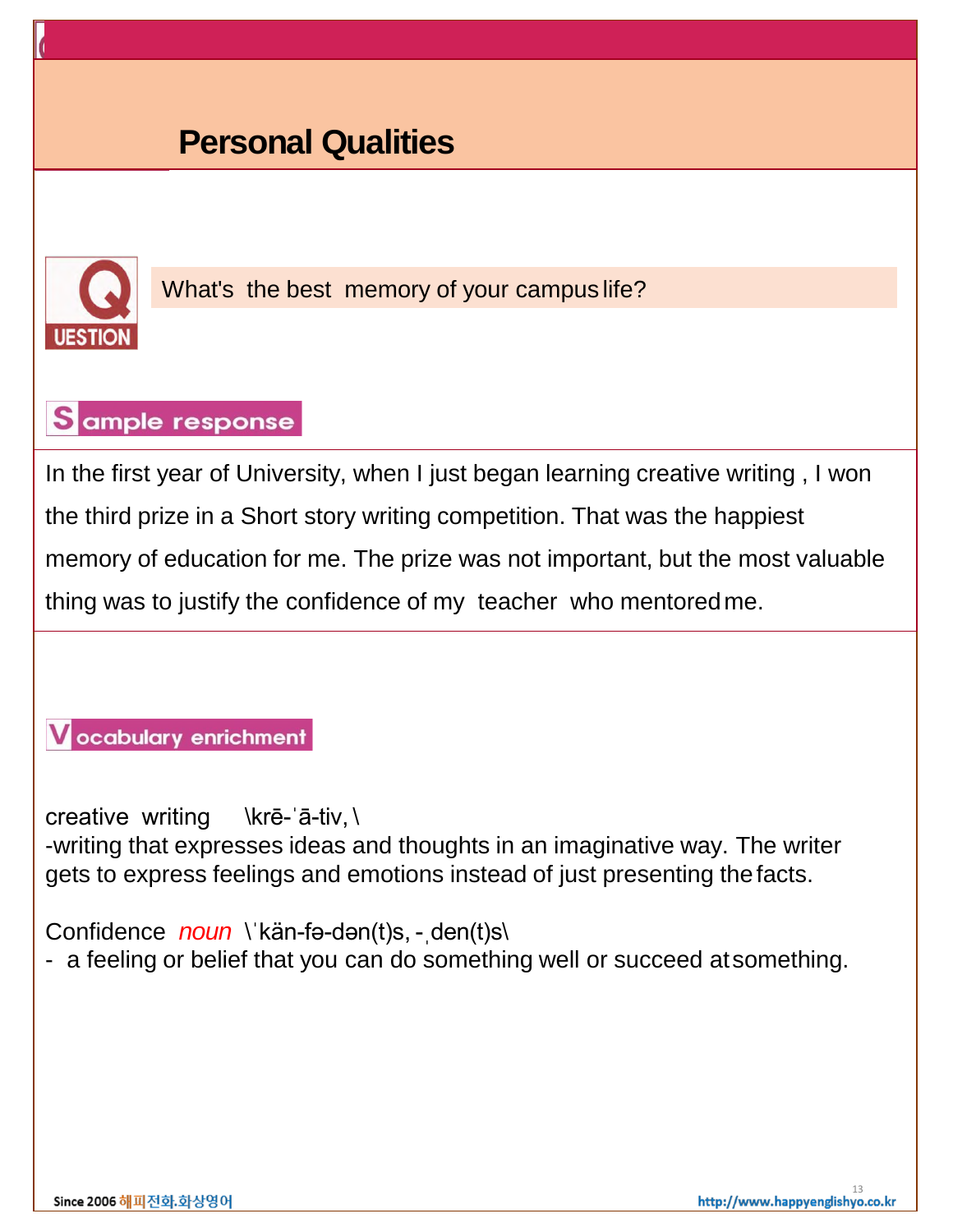

How does the internet change the way you spend your freetime?

# Sample response

Internet changes the way we lead our lives or interact with other people .In my case, like any other, I'm amazed by the many wonders internet brings. Nowadays, I'm spending much more time in front of the computer even on my free time. However, I make sure that the time I spend online would be worthwhile. I use internet as a good resource for my lessonplans and to update myself on the new trends and developments in Education that I can use to improve my teaching style.

#### **V** ocabulary enrichment

Worthwhile *adjective* \-ˈhwī(-ə)l,-ˈwī(-ə)l\ - to be worth spending time, effort, or money on.

#### Update *verb* \ ap-'dāt\

- to change (something) by including the most recentinformation.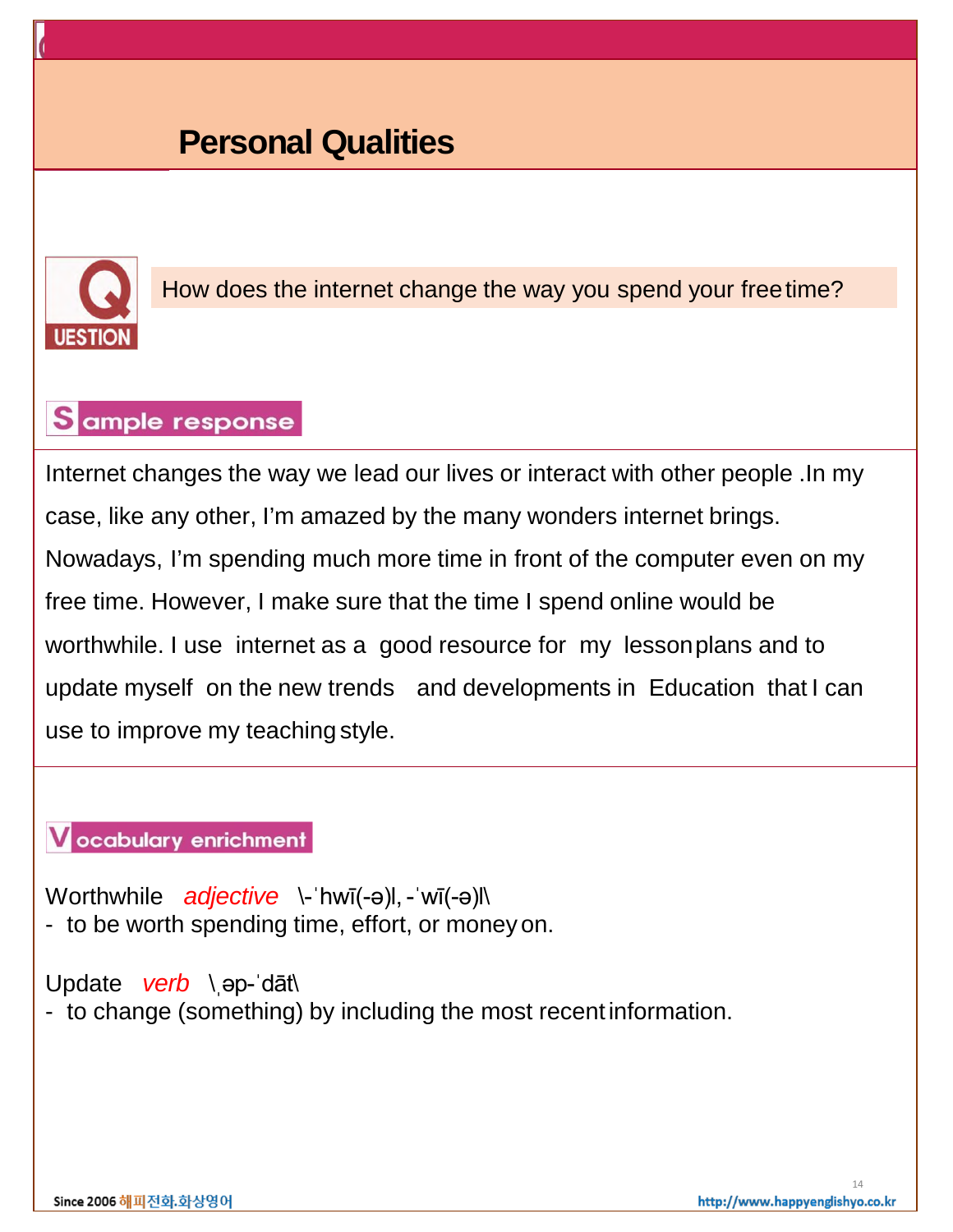

# **Teacher's Qualities**

Since 2006 해피전화.화상영어

15http://www.happyenglishyo.co.kr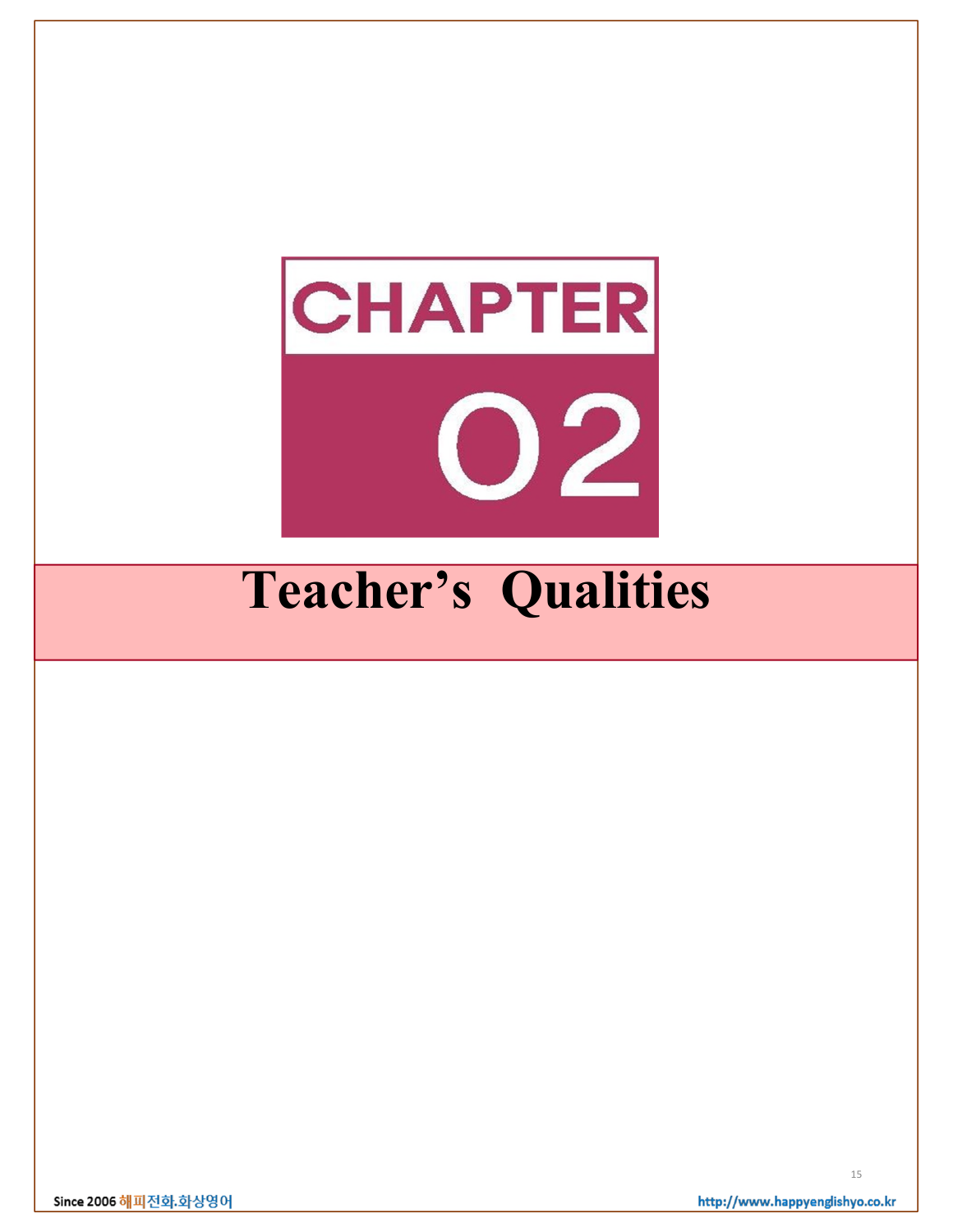



Describe your teaching style. ( general)

# Sample response

Demonstrative style of teaching is what I follow where it involves lot of preparation for the class. Text books collate all the information and put it at one place for the students and hence the role of a teacher is to explain the concepts in a way that students understand and remember. Organizing practical sessions and showing the videos pertaining to the subject helps studentsbetter.

#### **V** ocabulary enrichment

Démonstrative *adjective* \di-ˈmän(t)-strə-tiv\

- showing who or what is being referred to.
- Collate *verb* \kə-ˈlāt, käˌ\
- to gather together information from different sources in order to study it carefully.
- Concept *noun* \'kän- sept\

-an idea of what something is or how it works.

Pertain *verb* \pər-'tān\

- to relate *to* someone or something : to have a connection *to* a personor thing.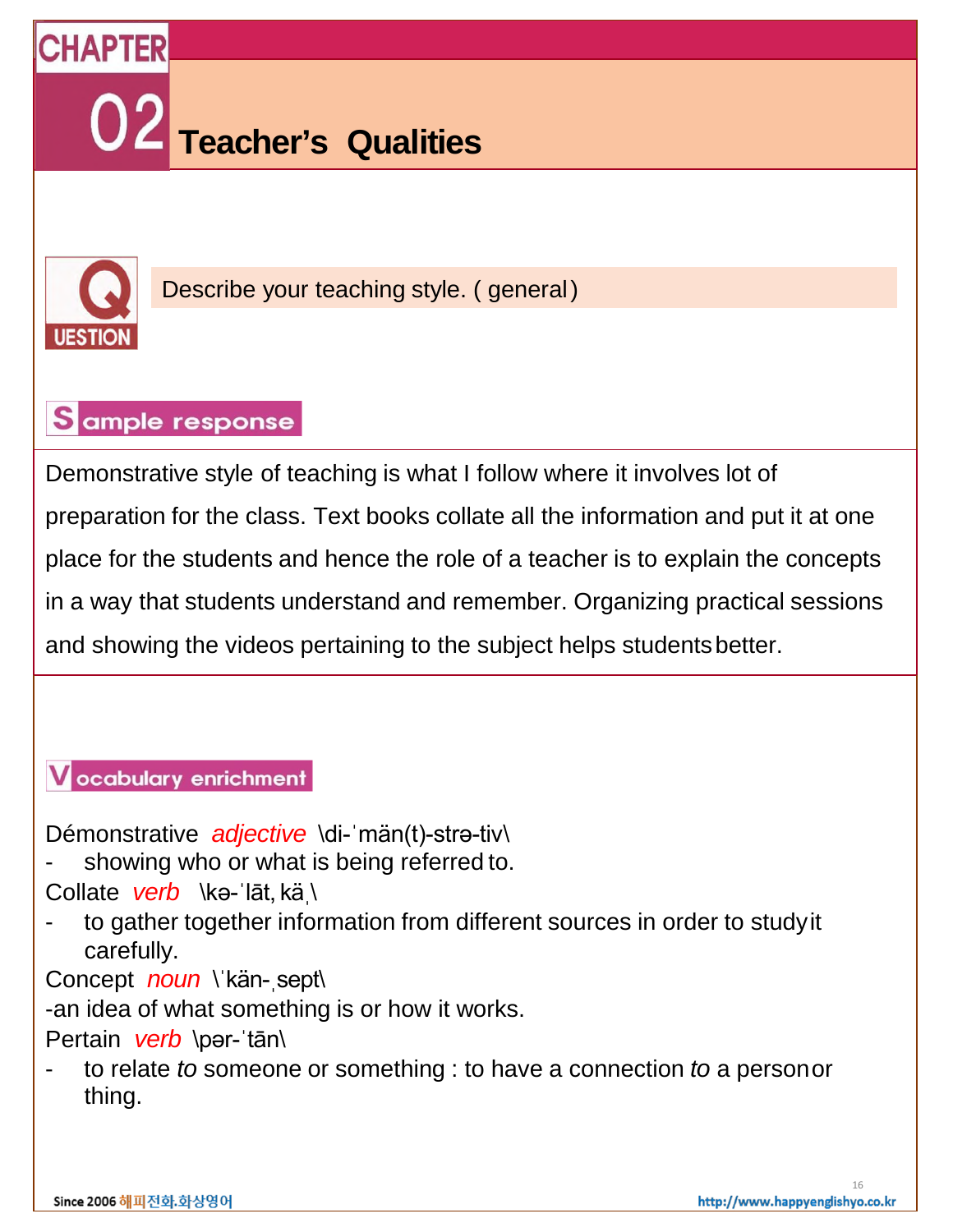



What made you decide to become a teacher?

# Sample response

I want to be a teacher to develop a new generation of thinking individuals. Being a goal-oriented person with tons of patience, I am sure I will be able to gel with kids and train them in the required subjects with utmost care and concern for achieving the educational goals.

**V** ocabulary enrichment

Goal-oriented adjective

a person or organization that focuses on tasks and the desired end results of those tasks.

Utmost *adjective* \'at- most

greatest or highest in degree, number, or amount.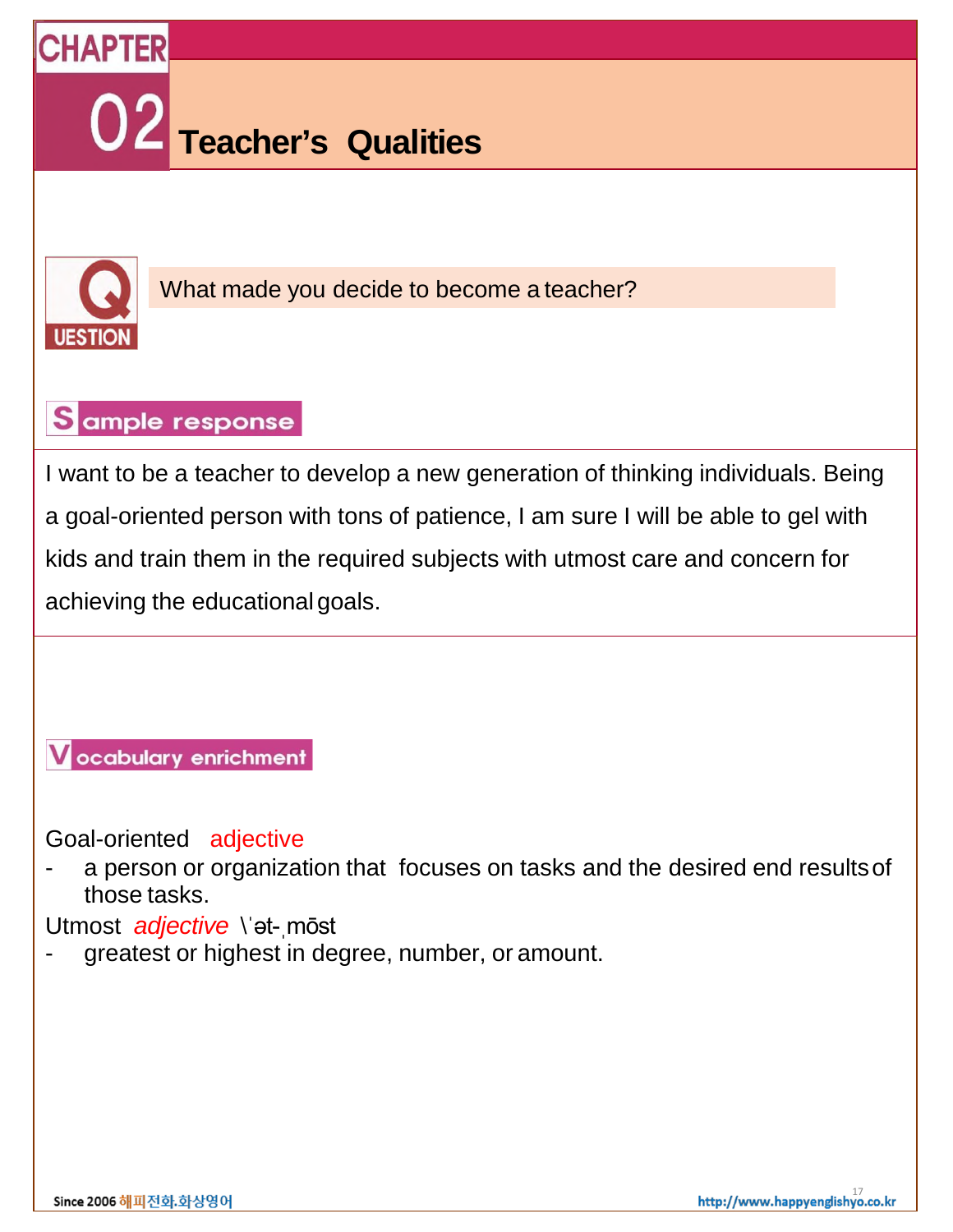



What skills do you bring to the teaching profession?

### Sample response

Patience for me is one of the most important skills which I believe every good teacher needs in order to find a way to work with his students and earn their respect. Another is mentoring, we need to always remember that, aside from parents, we are one of the most consistent mentors in a child's life. That means setting a good example for them tofollow.

#### V ocabulary enrichment

Mentor *verb* \'men- tor, -tər\

to teach or give advice or guidance to (someone, such as a less experienced person or a child).

Consistent *adjective* \kən-ˈsis-tənt\

continuing to happen or develop in the same way.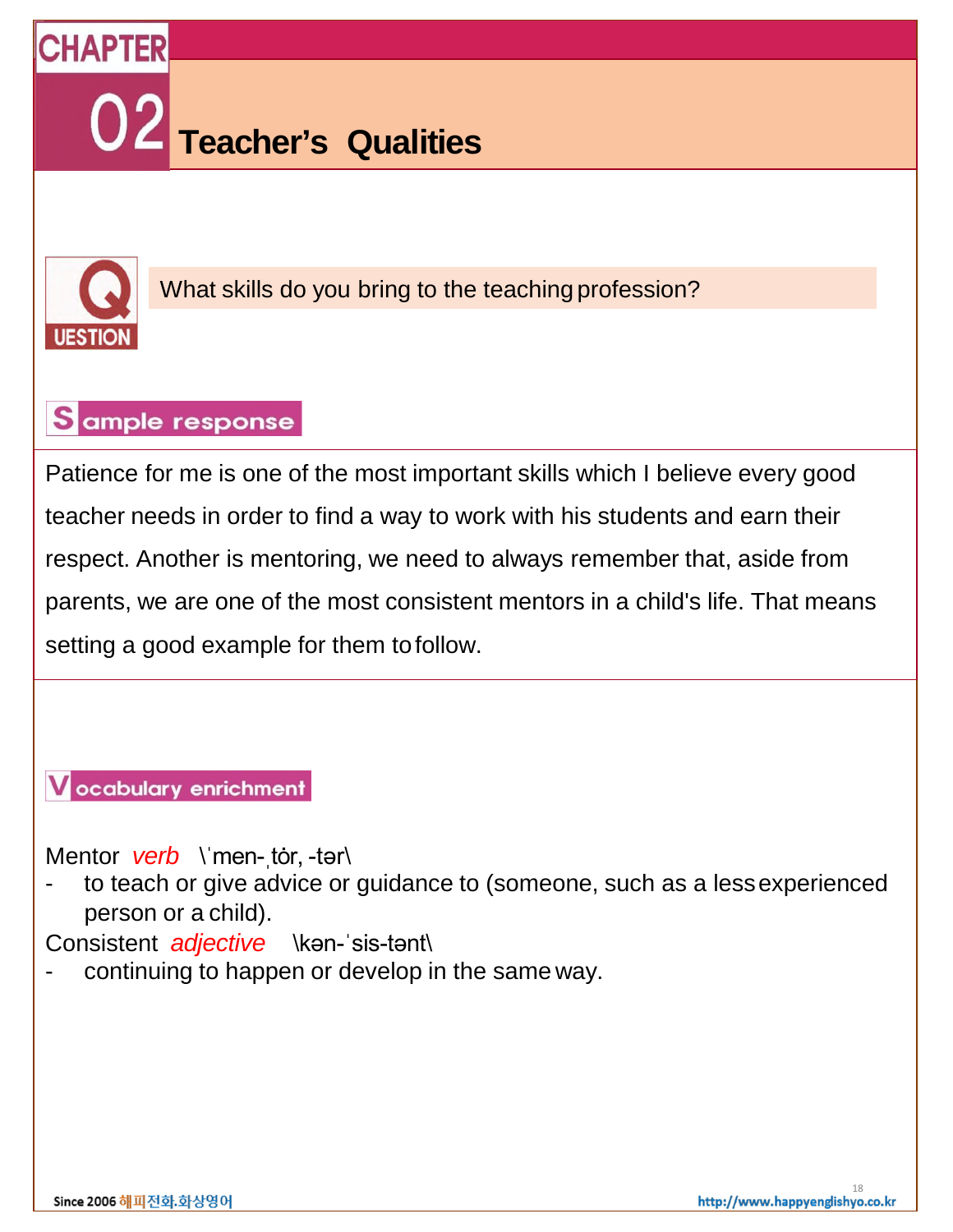**Teacher's Qualities**



**CHAPTER** 

Flexibility is an important skill needed to become an effective teacher. Do you consider yourself as a flexible educator?

# Sample response

Yes, I am a flexible teacher. I can deal effectively with people and students from all backgrounds and socio-economic groups. In teaching, I am completely aware that students have different learning rates and styles. I am flexible in the sense that I address these differences and make it a point to respond to their different needs. In my teaching, I make use of different learning strategies so thatmy instruction will be interesting and motivating to students.

#### V ocabulary enrichment

Flexible *adjective* \ˈflek-sə-bəl\ -willing to change or to try different things. Aware *adjective* \ə-ˈwer\ -knowing and understanding a lot about what is happening around you. Address *verb* \ə-ˈdres, a- also ˈa-ˌdres\ to direct the efforts or attention of; to deal with.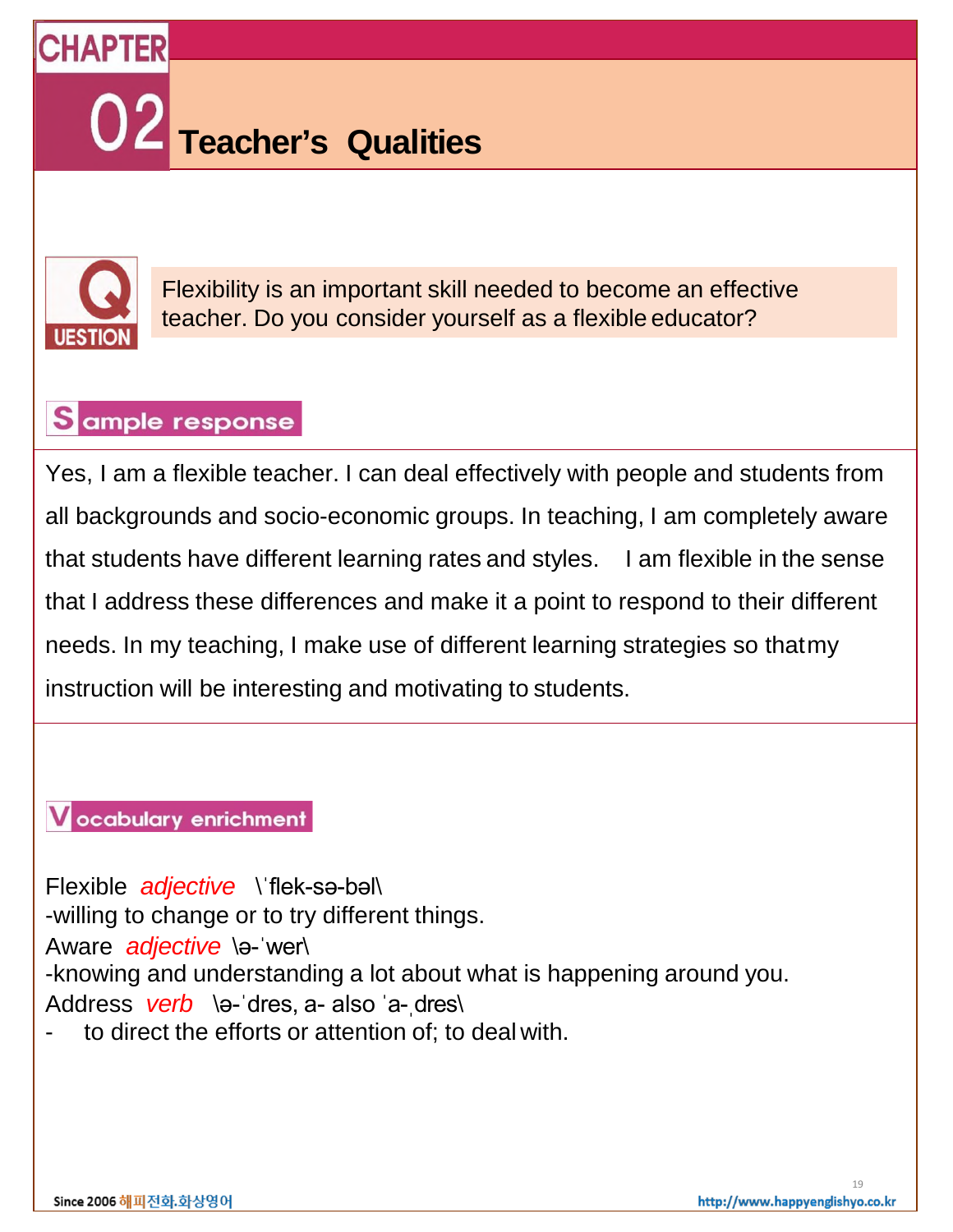



What is your philosophy of education?

### Sample response

I believe in teaching students with dignity, and in providing a fun, student centered learning environment. I make sure that every child knows that they are worthy, by listening to and caring for their needs. I work hard to create a classroom that celebrates achievement and progress. These efforts encourage the students to stay in school and learn. By the end of the school year, I make sure that the students will be commended for their contributions to the class or a skill they have developed.

#### **V** ocabulary enrichment

Student-centered learning

also known as learner-centered education, broadly encompasses methods of teaching that shift the focus of instruction from the teacher to thestudent.

Encourage *verb* \in-ˈkər-ij, -ˈkə-rij, en-\

-to make (someone) more determined, hopeful, or confident.

Commend *verb* \kə-ˈmend\

- to praise (someone or something) in a serious and often public way.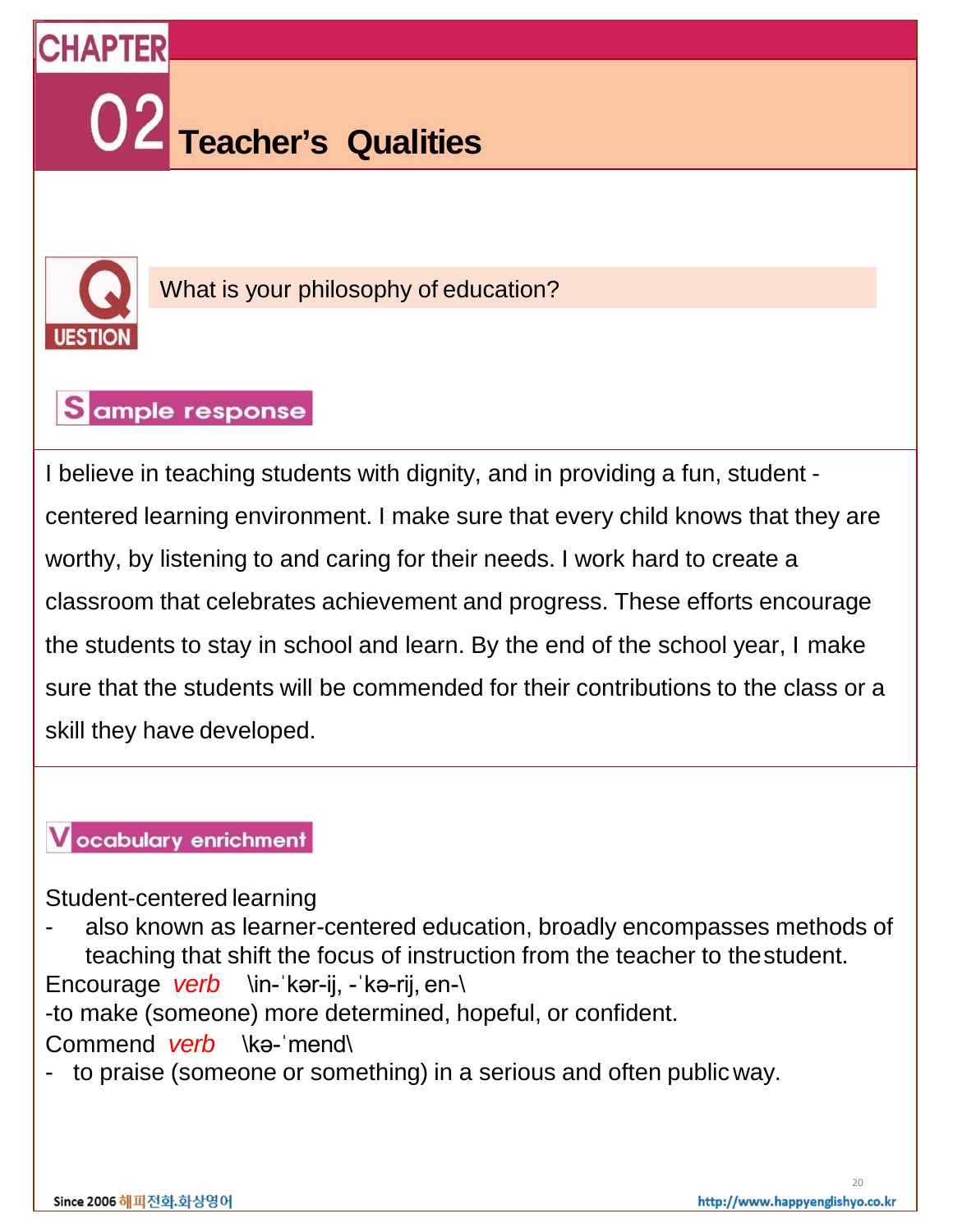



What can you contribute to our school teaching?

# Sample response

I am the type of teacher who shares with my peers the classroom experiences that I have had, whether good or bad. I do this because I believe that this is the best way for me and other teachers to improve our teaching. In this way, I get to share with them the best of my skills and, in return, they share with me the best of their skills. I also find that this is a very good way to learn how tohandle situations that are difficult or unusual. The feeling of not being alone, but being part of a team of teachers, is what I can bring to the school. This will help build morale and a great working environment.

### V ocabulary enrichment

Handle *verb* \'han-dəl\

-to do the work required for (something).

Moral *noun* \mə-ˈral\

the feelings of enthusiasm and loyalty that a person or group has about a task or job.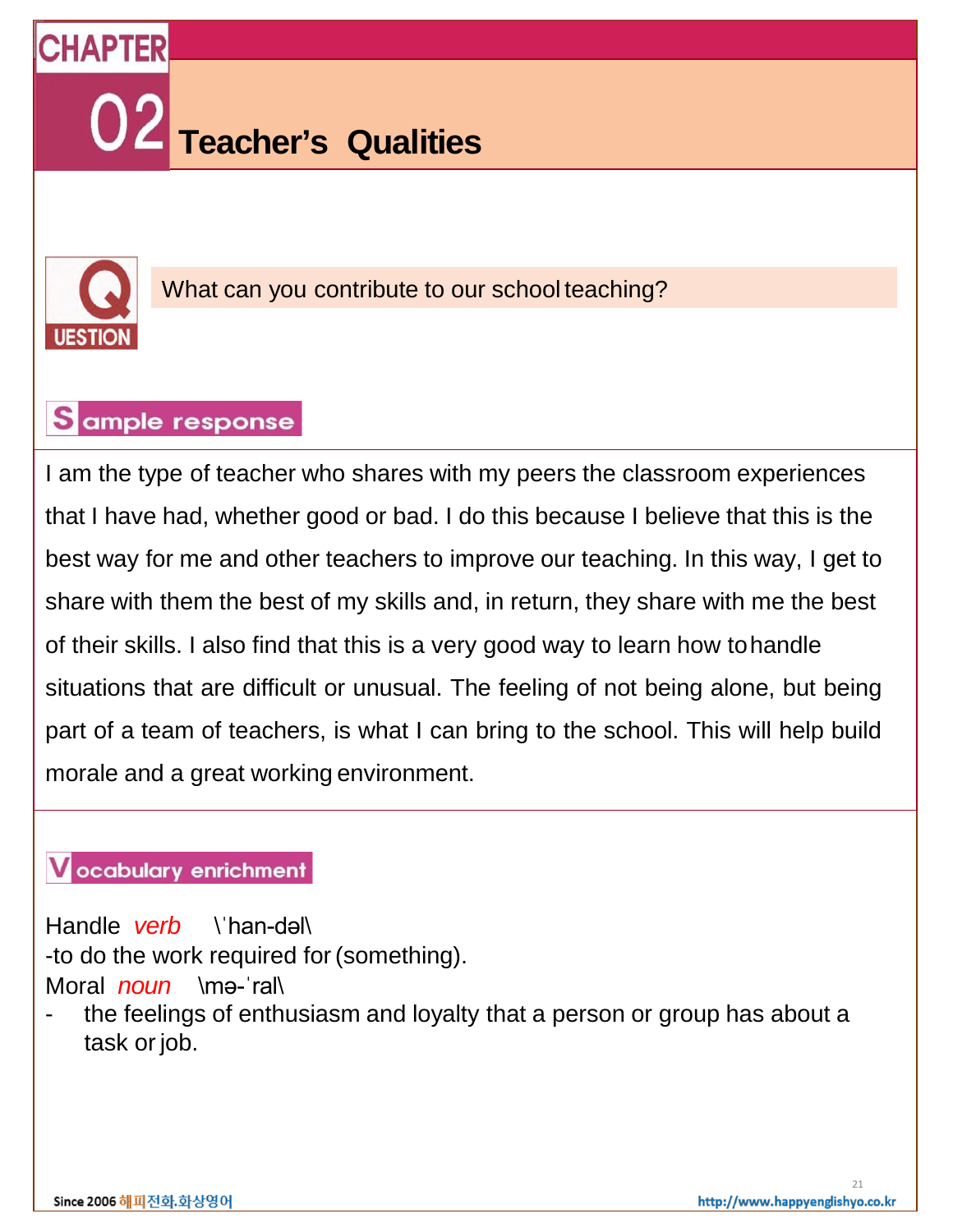



How do you differentiate your teaching?

# Sample response

My teaching is unique in the sense that while teaching approach is holistic, it is also inclusive and individualized. I not only share knowledge with my students, but I also elicit knowledge from them. For instance, when I was teaching mathematics, I didn't simply teach formulas and methods of solvingmathematical problems. I also explained to my students the value of understandingnumbers and the great things we can use math for, such as the ability to think logically. I include all students in my lessons.

#### **V** ocabulary enrichment

Unique *adjective* \yu-'nēk\ -very special or unusual. Holistic *adjective* \hō-ˈlis-tik\

relating to or concerned with complete systems rather than with individual parts.

Elicit *verb* \i-ˈli-sət\

-to get (a response, information, etc.) from someone.

Logically *adverb* \ˈlä-ji-k(ə-)lē\

sensible or reasonable.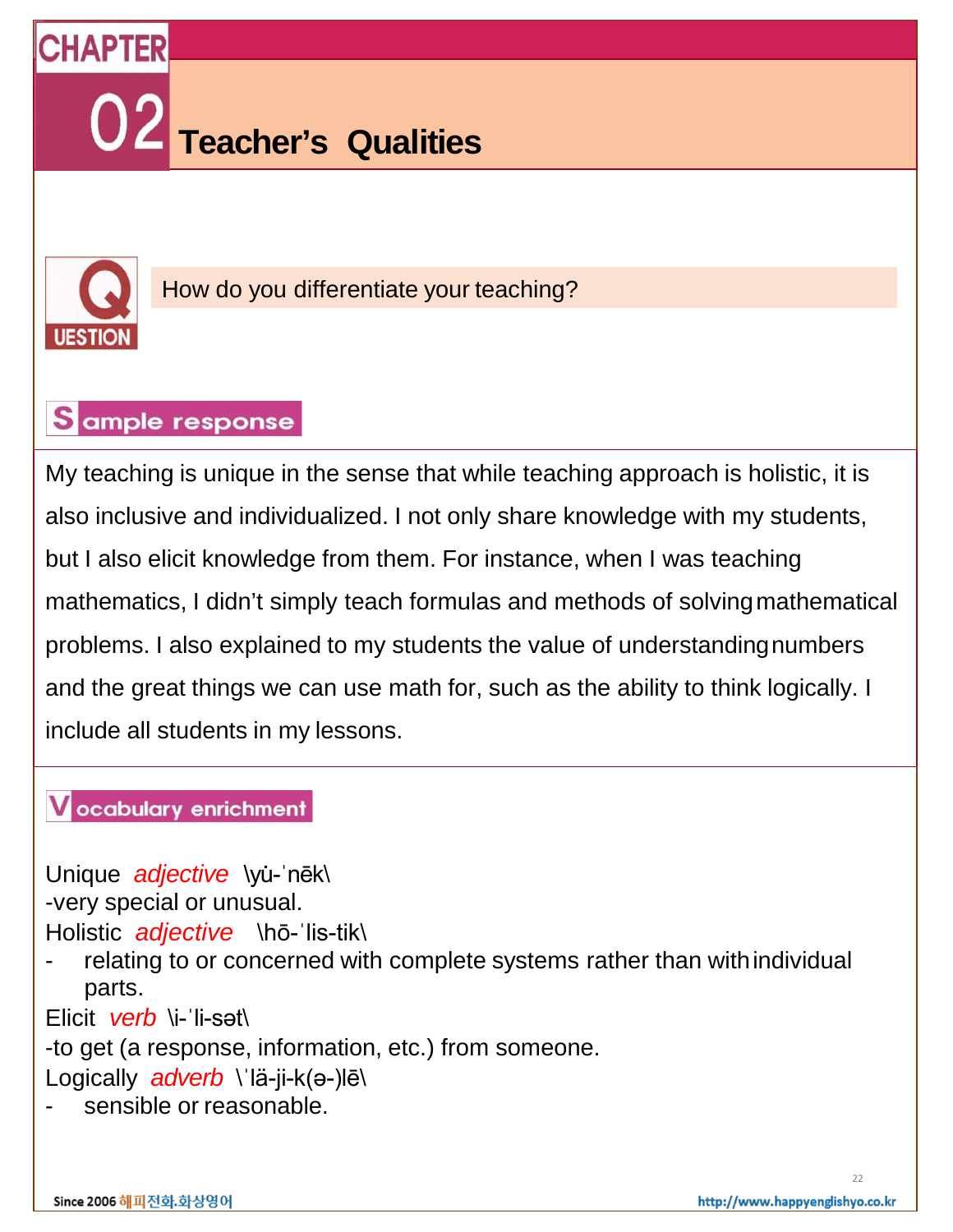**Teacher's Qualities**



**CHAPTER** 

What do you think are the most difficult aspects of this job?

### Sample response

For me, the most difficult part of teaching is the limited contact hours with students within one class period (or day). When I teach, I have so much information that I would like to impart to my students that time flies by too fast. My challenge is to make sure that I structure my lessons so effectively that learning takes place in one class period (or day). So I plan ahead tomaximize every minute of my class period (orday).

ocabulary enrichment

Impart *verb* \im-ˈpärt\ -to make (something) known to someone. Structure *transitive verb* \'strak-char\ to arrange or organize (something) in a particular way. Maximize *verb* \'mak-sə- mīz\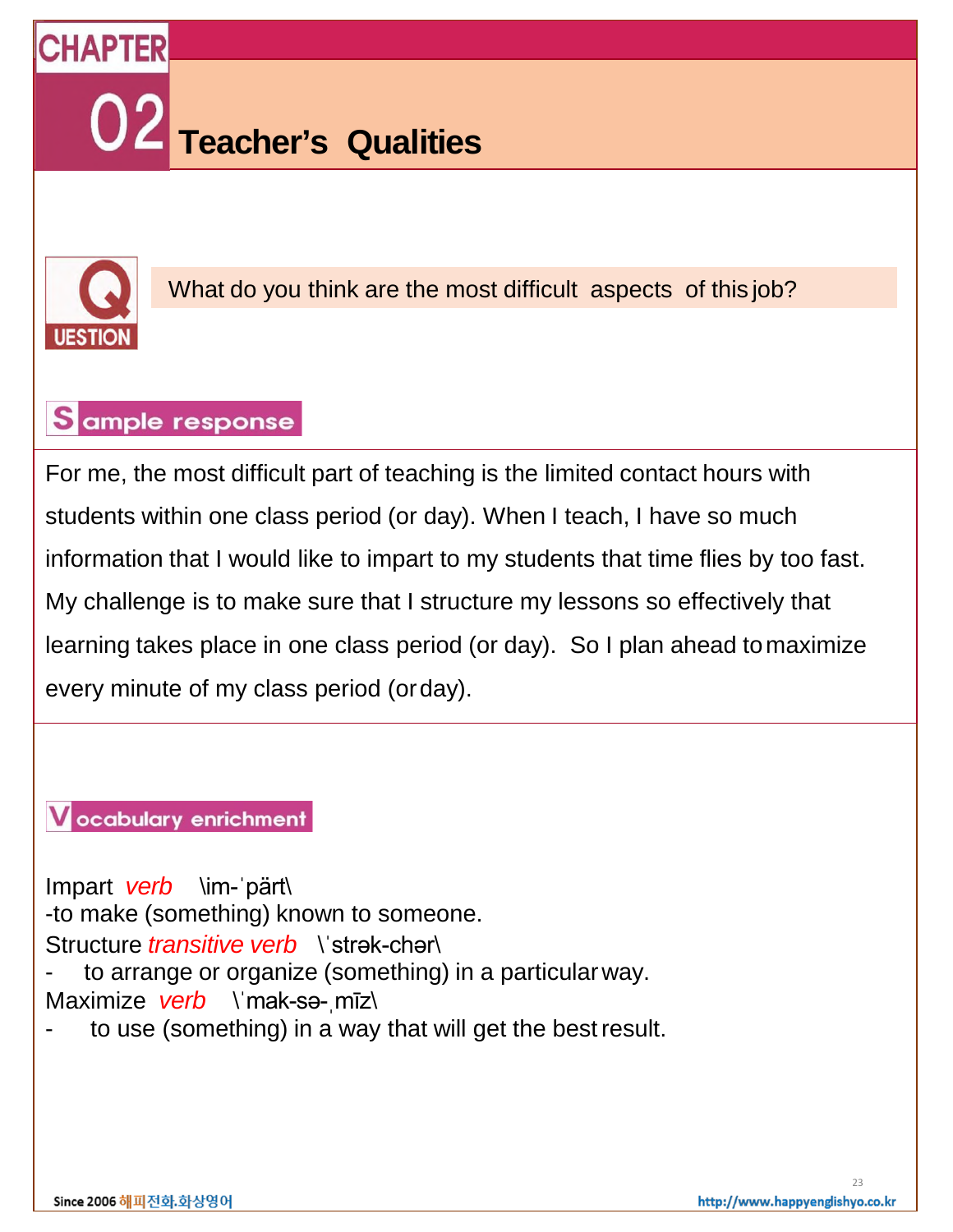



What do you like most about teaching?

# Sample response

What I enjoy most in teaching is hearing my students explain, in their own words, what they learned in a particular lesson and watching them enjoy participating in the class. When you observe my class, you will see that I get my students engaged in our discussions and activities.

### V ocabulary enrichment

Particular *adjective* \pə(r)-ˈti-kyə-lər, -k(ə-)lər\

used to indicate that one specific person or thing is being referred to and no others.

Engage *verb* \in-ˈgāj \

to get and keep (someone's attention, interest, etc.).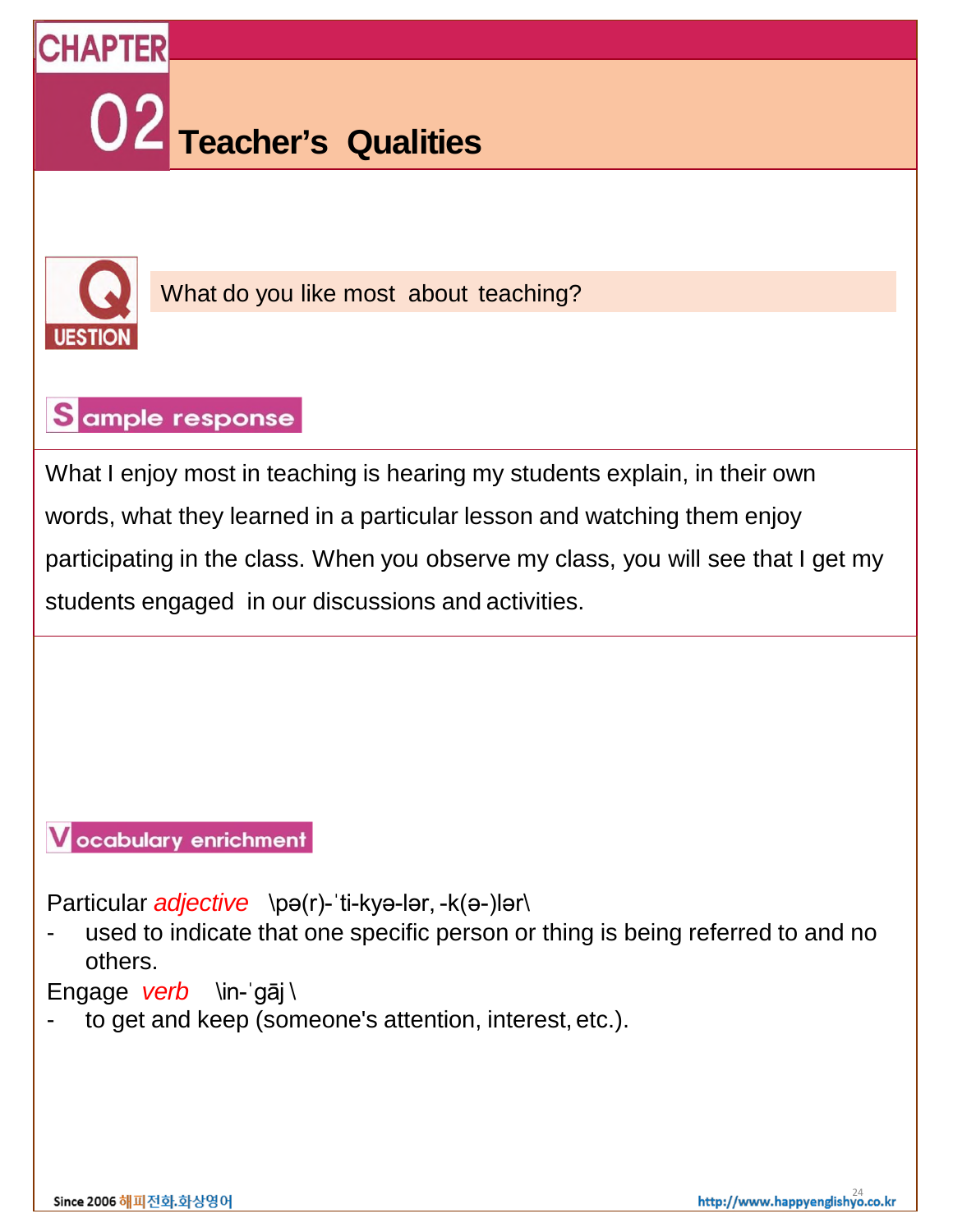



What do you dislike about teaching?

### Sample response

I dislike the amount of time it can take to grade papers, because I'd prefer that time be used to analyze the data and determine my next steps to get my students to master the subject. Although it's a necessary thing, I'd much rather spend my time planning and implementing lessons and working with the kids than filling out endless hours of paperwork.

V ocabulary enrichment

Analyze *verb* \ˈa-nə-ˌlīz\

to study (something) closely and carefully.

Implement *verb* \'im-pla-\_ment\

- to begin to do or use (something, such as a plan) ; to make (something) active or effective.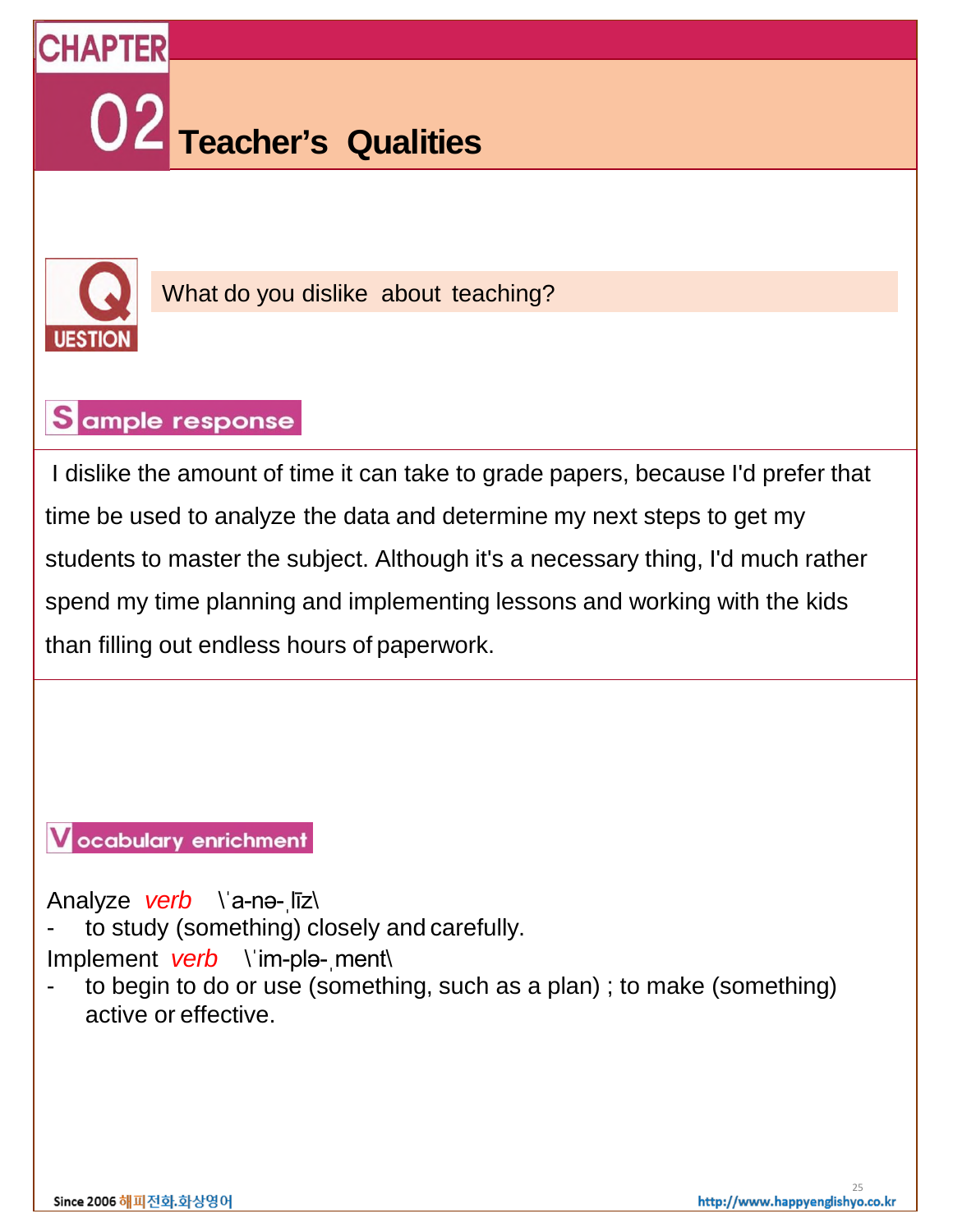



Tell me about a person who has greatly influenced you as a teacher.

### Sample response

The Assistant Principal of my high school was a real inspiration to me, and sheis one of the major reasons I pursued a teaching career. Her ability to guide students, her fairness, and her sense of justice made me aspire to bring these things to my own classroom.

#### **V** ocabulary enrichment

Inspiration *noun* \ˌin(t)-spə-ˈrā-shən,\

a person, place, experience, etc., that makes someone want to do or create something.

Pursue *verb* \pər-ˈsü,-ˈsyü\

-to try to get or do (something) over a period oftime.

Aspire *verb* \ə-ˈspī(-ə)r\

-to want to have or achieve something (such as a particular career or level of success.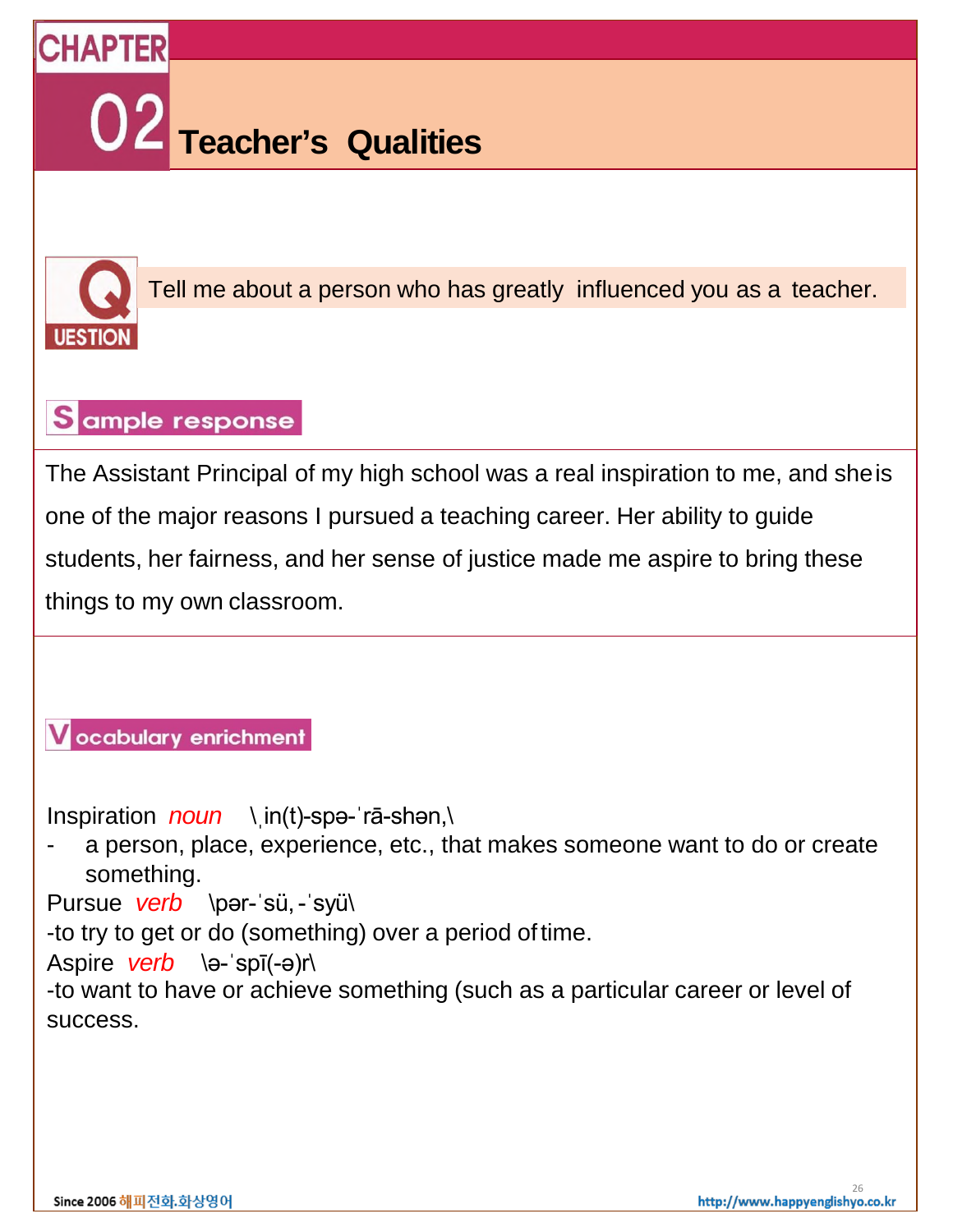

# **Teacher's Qualities**



**CHAPTER** 

Why did you choose your major?

# Sample response

I decided to get my degree in elementary education because teaching was something that has always come naturally to me. I have always enjoyed spending time with children and when I'm in the classroom I do not feel like I'm working because I love being there! I feel my effective listening and patience really help me connect with kids.

#### **V** ocabulary enrichment

Degree *noun* \di-ˈgrē\

- a title conferred on students by a college, university, or professional school on completion of a program of study.
- Effective listening skills
- the ability to actively understand information provided by the speaker, and display interest in the topic discussed.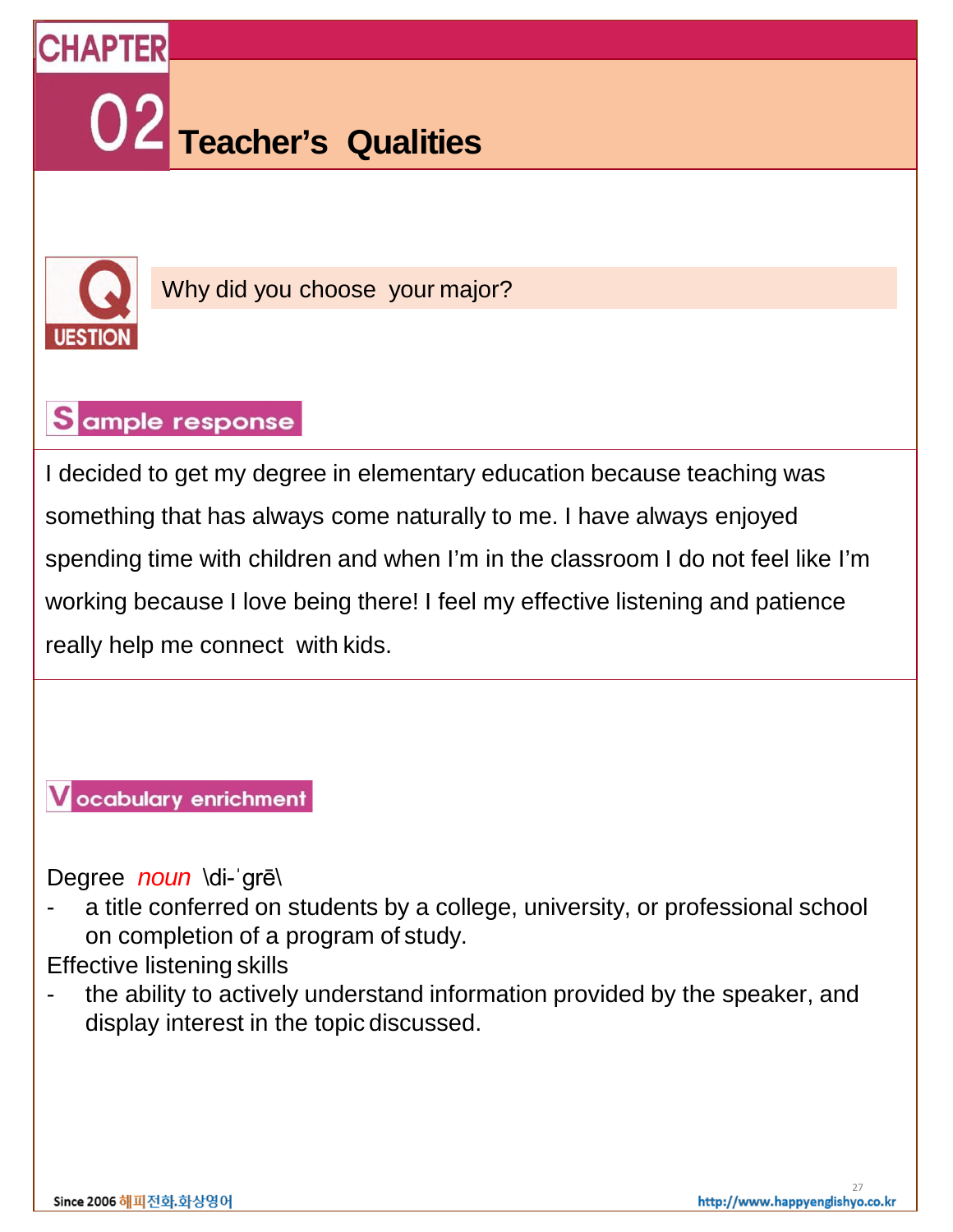



What is/are your greatest strength(s) as a teacher?

# Sample response

My greatest strength is my listening ability. I pay careful attention to what I'm being told about everything, from specific information relating to teaching, to future approaches. By being a good listener, I am more efficient in communicating with my students and their parents , and to all people I work with. My listening skills also help me effectively motivate others, which would be a large part of my job as an educator.

#### **V** ocabulary enrichment

Specific *adjective* \spi-ˈsi-fik\ -relating to a particular person, situation,etc.

Efficient *adjective* \i-ˈfi-shənt\

- capable of producing desired results without wasting materials, time, or energy.

Motivate *verb* \'mō-tə- vāt\

to give (someone) a reason for doing something.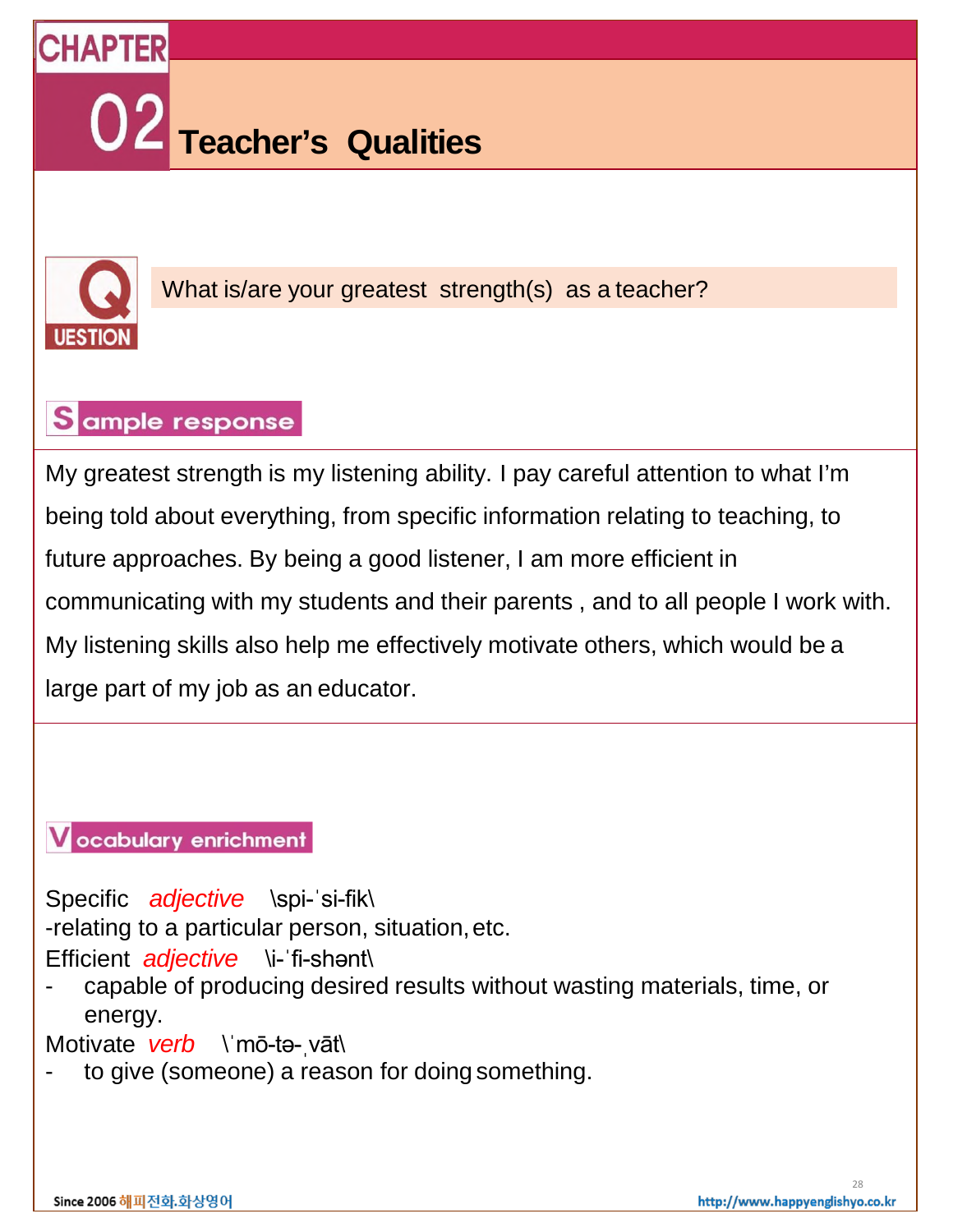



What is/are your weakness(es) as a teacher?

### Sample response

I like to make sure that my work is perfect, so I tend to perhaps spend a little too much time checking it. However, I've come to a good balance by setting up a system to ensure everything is done correctly the firsttime.

**V** ocabulary enrichment

Balance *noun* \ˈba-lən(t)s\

a state in which different things occur in equal or proper amounts or have an equal or proper amount of importance.

System *noun* \'si-stam\

an orderly way of managing, controlling, organizing, or doing something.